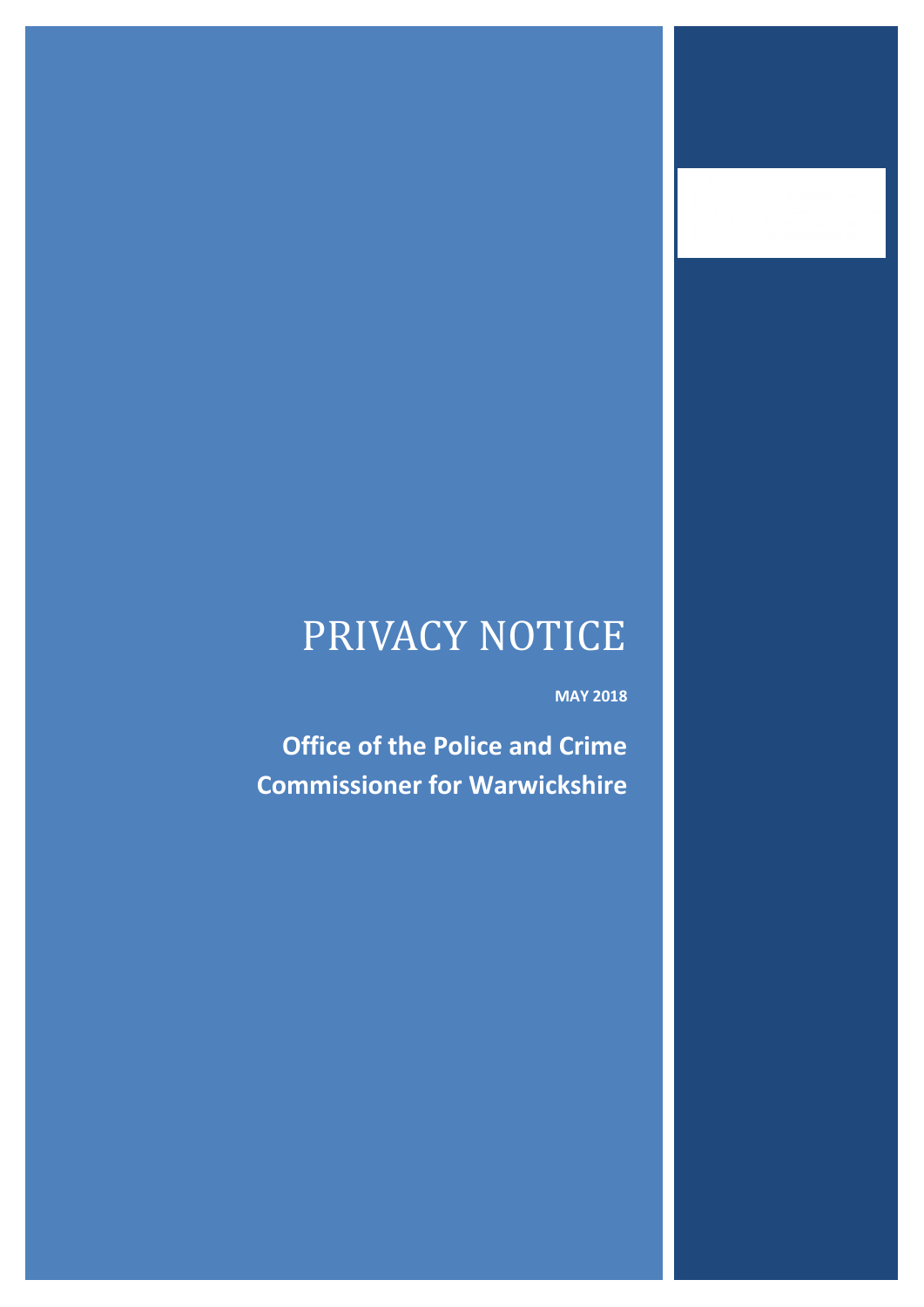| <b>Philip Seccombe</b><br>H<br><b>Police and Crime</b><br><b>Commissioner</b><br>for Warwickshire |                                               |
|---------------------------------------------------------------------------------------------------|-----------------------------------------------|
| Policy/Procedure Title                                                                            | <b>Privacy Notice</b>                         |
| <b>Responsible Party</b>                                                                          | <b>Chief Executive and Monitoring Officer</b> |

| Security Classification                                  | <b>Public</b> |
|----------------------------------------------------------|---------------|
| Disclosable under Freedom of Yes<br>Information Act 2000 |               |

| <b>Policy Implementation Date</b> | 25 May 2018 |
|-----------------------------------|-------------|
| Next Review Date Prior To         | 25 May 2020 |

# **Revision record**

| Date             | <b>Nature of revision</b>                                                                                                              |
|------------------|----------------------------------------------------------------------------------------------------------------------------------------|
| 28 August 2018   | Amendments to General Correspondence and Complaints<br>section                                                                         |
| 14 February 2019 | Addition of Business Watch email newsletter details to 'Other<br>E-mail newsletters' section.                                          |
| 07 August 2019   | Updated website section to reflect implementation of<br>GDPR/PECR-compliant cookie solution.                                           |
| 11 March 2020    | Addition of new section to cover data gathering for the<br>Modern Slavery and Human Trafficking Business Pledge.                       |
| 18 March 2020    | Further revision to Modern Slavery and Human Trafficking<br>Business Pledge to reflect revised implementation process.                 |
| 13 August 2020   | Updated E-mail Newsletter sections and Public Consultations<br>sections to reflect changes to terms by MailChimp and Survey<br>Monkey. |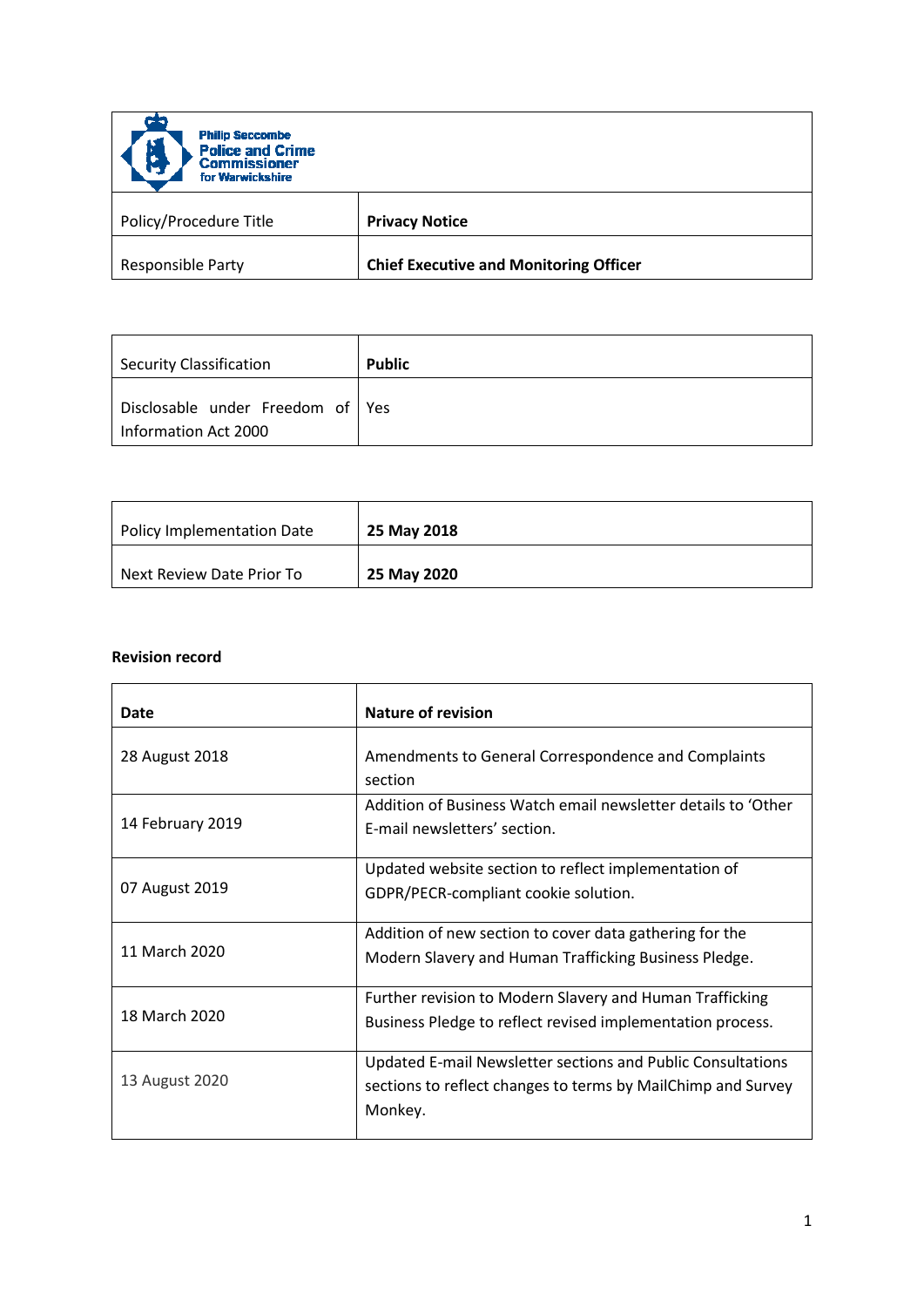## **1. INTRODUCTION**

The Warwickshire Office of the Police and Crime Commissioner (OPCC) is the data controller for any personal data the organisation holds about you. The OPCC respects your privacy and is committed to protecting your personal data.

A description of the personal data the OPCC processes including how and why we process your personal data, who we share it with, and your rights and choices when it comes to your personal data is set out in this Privacy Notice.

# **2. DATA PROTECTION PRINCIPLES**

The OPCC will comply with data protection law, which means that your personal data will be:

- Used lawfully, fairly and in a transparent way.
- Collected only for valid purposes that have been clearly explained to you and not used in any way that is incompatible with those purposes.
- Relevant to the purposes you have been told about and only limited to those purposes.
- Accurate and kept up to date.
- Kept only as long as necessary for the purposes you have been told about.
- Kept and destroyed securely including ensuring that appropriate technical and security measures are in place to protect your personal data from loss, misuse, unauthorised access and disclosure.

#### **3. THE PERSONAL INFORMATION WE HOLD, HOW WE COLLECT IT AND THE PURPOSES FOR WHICH WE USE IT**

Personal data, or personal information, means any information about an individual from which that person can be identified (for example, your name or email address) and information which could indirectly identify an individual, meaning that it could identify the individual when combined with other information which we hold about that person (for example, gender or date of birth). It does not include data where the identity has been removed (anonymous data).

Personal information is held in order to assist the OPCC in carrying out its role in support of the Police and Crime Commissioner's (PCC) core statutory functions as follows:

- Strategic planning.
- Holding the Chief Constable to account, including complaint handling.
- Partnership working, including local criminal justice partners.
- Appointment of OPCC statutory officers.
- Appointment, suspension and removal of Chief Constable.
- Information and engagement.
- Finance.

The OPCC collects different types of information from individuals depending upon the reason for their interaction with us and/or the reason why we have collected the data. We have grouped the main reasons why we collect data into the categories below. Each section which explains our reasons and method of collection in more detail.

- *Personal data obtained from general correspondence from members of the public and handling complaints against the Chief Constable, the PCC, the Deputy PCC (if appointed) and OPCC staff.*
- *Personal data obtained during the evaluation and award of PCC grants and/ or commissioned services.*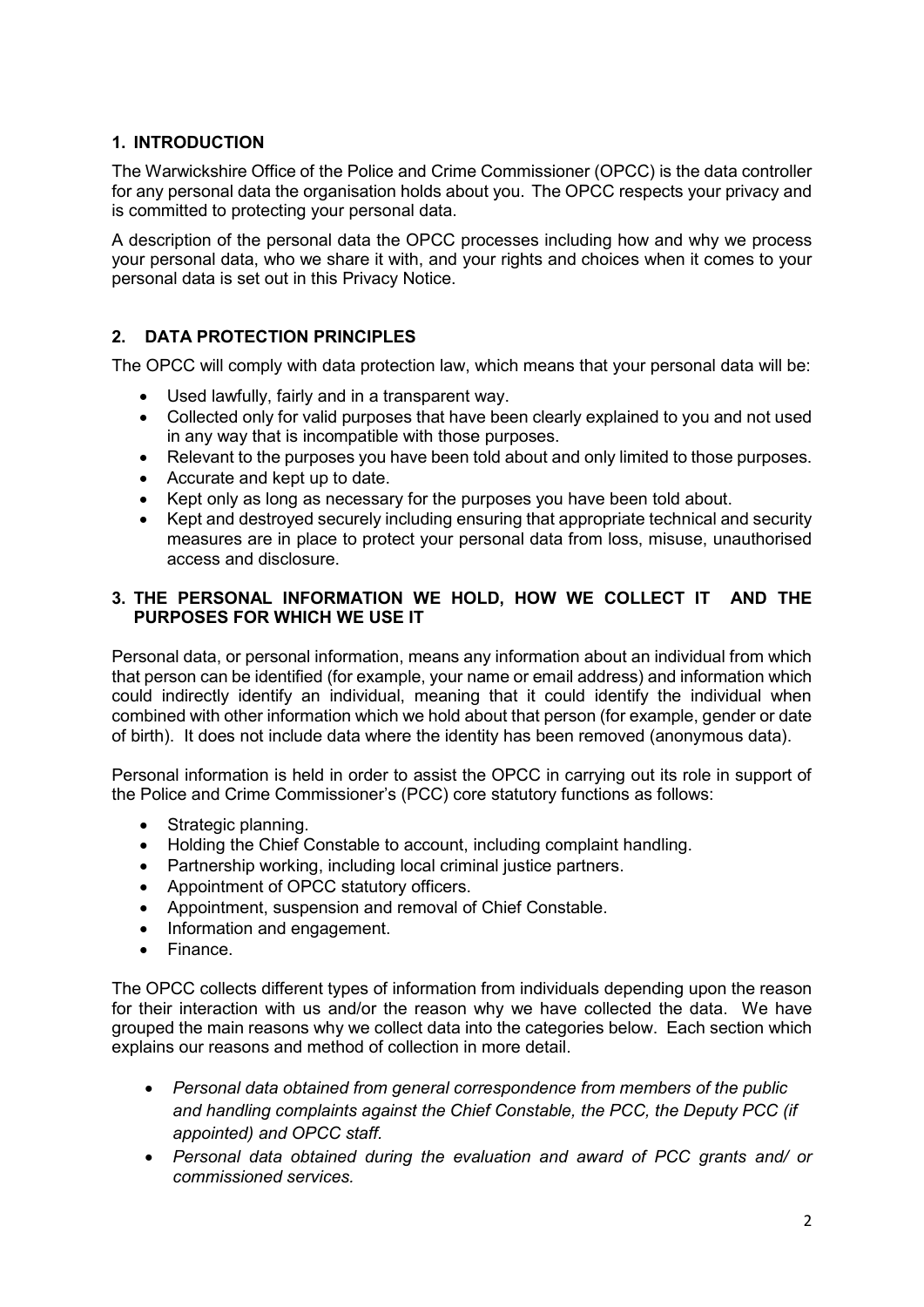- *Personal data obtained from the police force and other third parties as a result of the OPCC's involvement in joint committees and forums to ensure that local priorities are lined up.*
- *Personal data obtained as a result of handling subject access requests or requests for information under Freedom of Information Act 2000.*
- *Personal data obtained when individual signs up to receive the OPCC's newsletter or other e-mail newsletters for which we receive data.*
- *Personal data obtained when individuals use our website or other websites we control.*
- *Personal data obtained when we take photographs or videos at events.*
- *Personal data obtained when we carry our public consultations.*
- *Personal data obtained when visiting the office.*
- *Recruitment of volunteers, OPCC staff and the Chief Constable of Warwickshire Police.*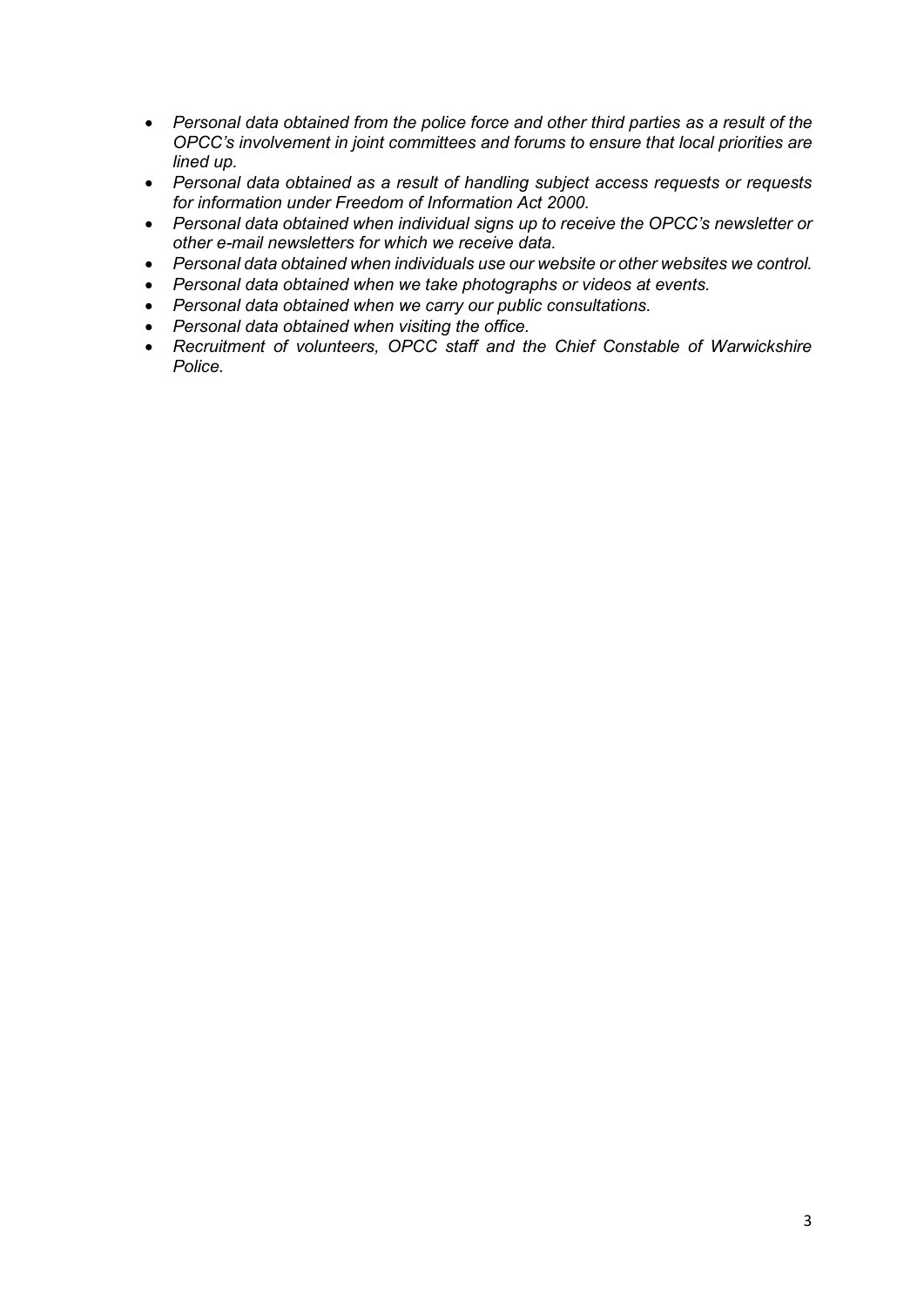#### **Personal data obtained from general correspondence from members of the public and handling complaints against the Chief Constable, the PCC, the Deputy PCC (if appointed) and OPCC staff**

a) What personal information do we hold?

If you contact us with a general query or a complaint against the Chief Constable, the PCC, the Deputy PCC (if appointed) or OPCC staff, you may provide the following information to us (either at the outset or during the course of our investigation of your complaint):

- **Identity data** name, gender, age, marital status, nationality.
- **Contact details data** address, email address, telephone number.
- **Family data** information about your family composition and dependants.
- **Special category data** racial or ethnic origin, mental and physical health, details of injuries or medication/treatment received, political beliefs, religious beliefs, trade union affiliation, genetic data and data concerning sexual life or orientation.
- b) How do we collect your personal information?

We will collect information directly from you when you correspond with us by post, telephone, email, on social media or otherwise.

c) For what purposes do we use your personal information?

We will use your information to respond to your query or to investigate your complaint. We will also keep an internal record of your information for monitoring reasons.

d) What is the legal basis for our use of your personal information?

The OPCC is a public authority and has certain powers and obligations. The lawful basis on which we will process your personal data is in the exercise of our official authority and/or in performance of a task in the public interest. We rely on this legal basis generally when processing your personal information after receiving general correspondence and/or complaints against OPCC staff.

In relation to processing complaints against the Chief Constable, our specific legal duty can be found in the Police Reform & Social Responsibility Act 2011 and the Police Reform Act 2002.

In relation to processing complaints against the PCC and the DPCC, the Chief Executive is delegated by the Police and Crime Panel to undertake the initial handling of complaints made against the PCC and DPCC which relate to conduct and/or are serious complaints of a criminal nature. The specific legal duty can be found in the Elected Local Policing Bodies (Complaints and Misconduct) Regulations 2012.

e) On what basis do we use special category data?

The OPCC may sometimes process data about you which is sensitive, known as special category data (as detailed above).

Special category data requires higher levels of protection and we have to have a further justification for collecting, storing and using this type of personal data.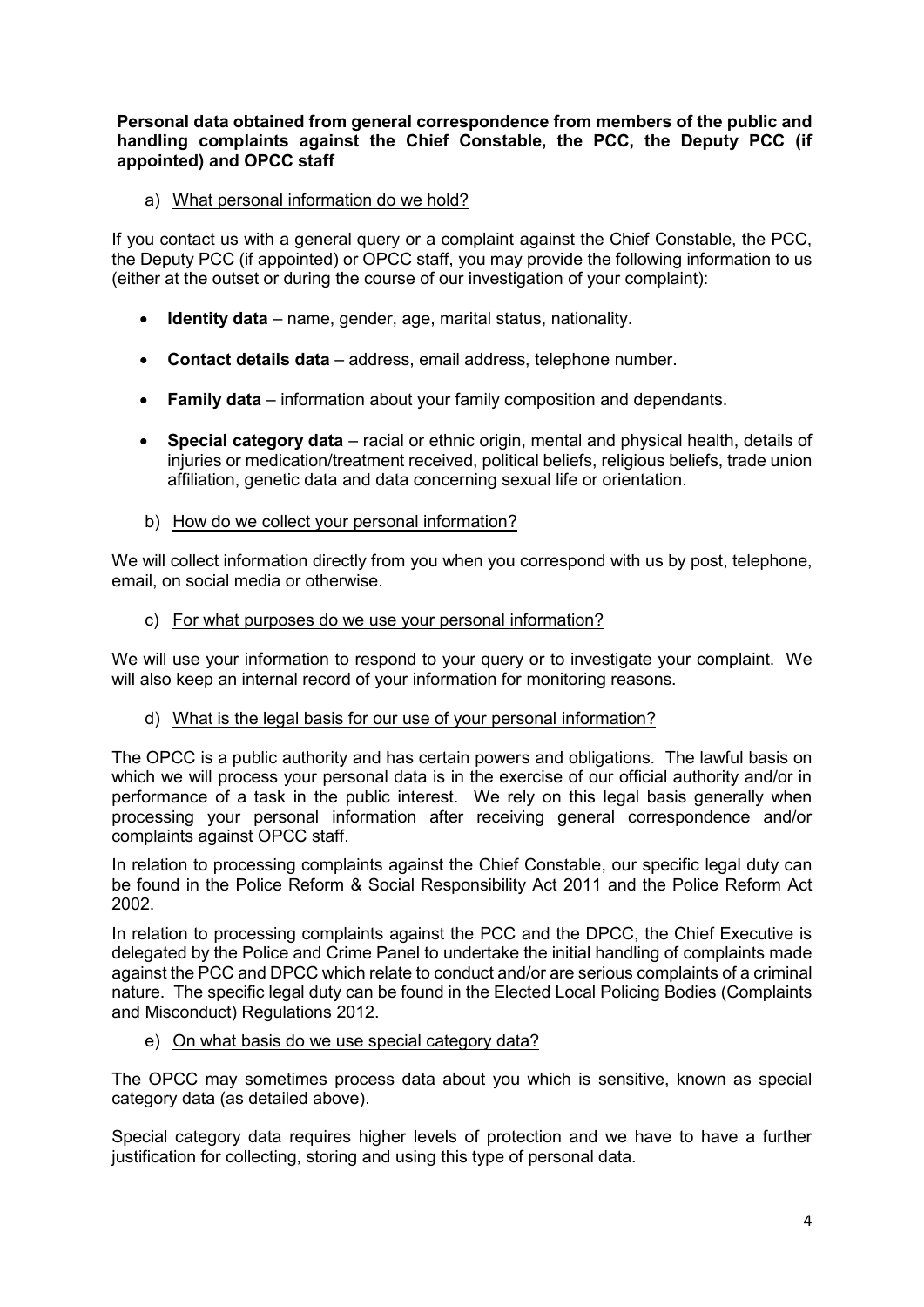We will only process this type of data during the course of our investigation of your query or complaint on the basis that either:

- you have provided your explicit written consent; or
- it necessary for reasons of substantial public interest; or
- it is necessary for the establishment, exercise or defence of legal claims; or
- the information has been made public by you; or
- it is necessary to protect your vital interests; or
- it is necessary for archiving purposes in the public interest, scientific or historical research purposes or statistical purposes.

We may need to approach you for written consent to allow processing of certain sensitive personal data. In these circumstances, you will be provided with full details of the personal data that is required and why it is needed, to allow you to carefully consider whether you wish to consent.

#### f) Who will we share your personal information with?

We will only share your personal data with third parties if it is necessary to resolve your query or complaint. We may share your personal data with the Police where we are legally required to do so. We may also share your personal data with the Police if there is a safeguarding concern; the Independent Office of Police Conduct (IOPC) if a complaint requires a mandatory referral or to seek appropriate advice; or to the Police and Crime Panel if a complaint is recorded against the PCC or a DPCC if in post.

g) How long will we keep your personal information?

If you have contacted us with a general query, we will keep your personal data for 3 years after the final response to an enquiry or comment.

If you have contacted us with a complaint, we will keep your data for 7 years from the resolution of your complaint (or in respect of complaints against the PCC, 7 years from the end of his/her appointment).

For more information about how long we hold personal data, see our retention schedule.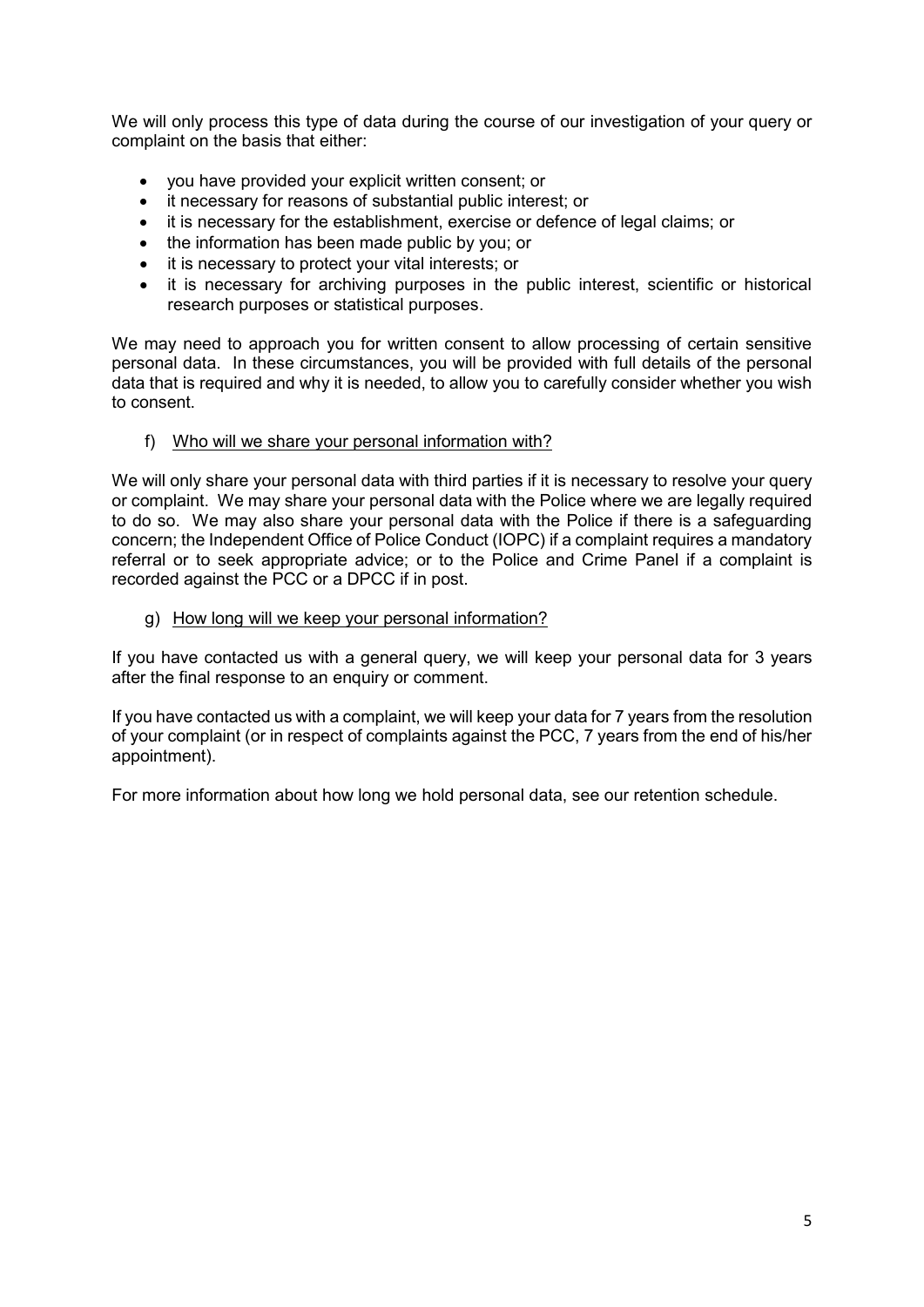## **Grants and commissioned services**

#### a) What personal information do we hold?

If you (or your organisation) apply for a grant or to enter into a contract with the OPCC, we may collect some personal data about the individuals who work or volunteer at the applicable organisation. Although most details relating to organisations do not constitute personal data, if your organisation is a partnership or you are a sole trader, it is likely that most of the information that you provide to us is personal data. The information we typically collect from applicants is:

- **Identity data** name, job title.
- **Contact details data** address, email address, telephone number.
- **Financial details** bank account details.
- b) How do we collect your personal information?

We collect the above information via submission of electronic documents sent to us from you via email.

c) For what purposes do we use your personal information?

We only use your information for the purpose of evaluating and awarding PCC grants and/or commissioned services. We will keep a record of this information internally for monitoring purposes and your organisation's name will be published on the website if successful.

d) What is the legal basis for our use of your personal information?

The OPCC is a public authority and has certain powers and obligations. In respect of awarding grants, we will process your personal data in the exercise of our official authority and/or in performance of a task in the public interest. Our public duty can be found in the Police Reform & Social Responsibility Act (section 9) which allows us to award crime and disorder reduction grants.

In respect of awarding contracts and commissioning services, our legal basis for processing your personal data will be on the basis that it is necessary for the performance of a contract or to take steps to enter into a contract.

e) Who will we share your personal information with?

We will not share your personal data with any third party (except that your organisation's name will appear on our website if you are successful).

f) How long will we keep your personal information?

For more information about how long we hold personal data, see our retention schedule.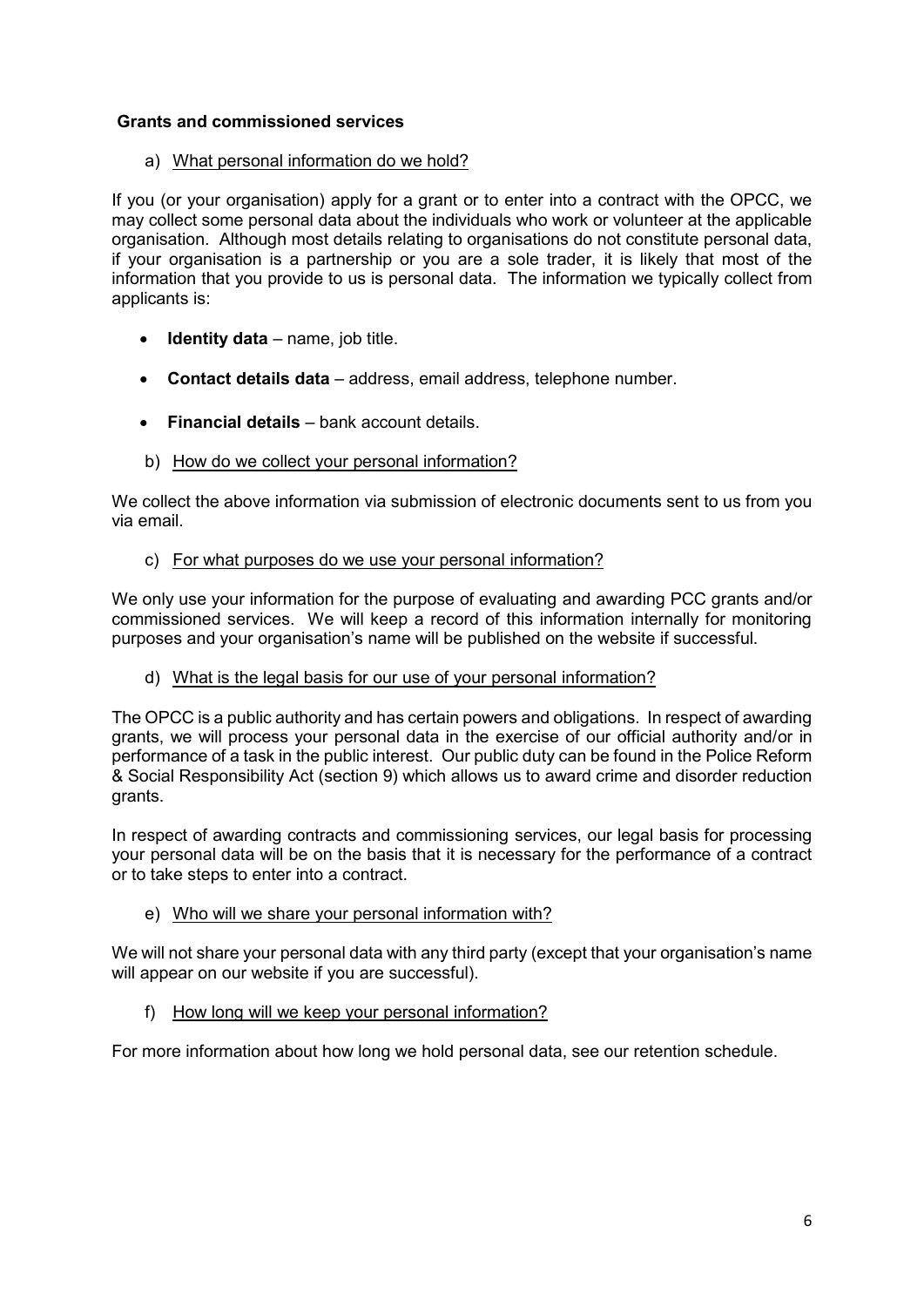#### **Holding to account**

a) What personal information do we hold?

We attend various meetings and information sharing forums with other public sector bodies as part of our general public duties to secure an efficient and effective police force, bring together community safety and criminal justice partners, and to make sure local priorities are joined up. Data is obtained from the Police Force and other third parties as a result of the OPCC's involvement in the joint committees and forums.

Examples of the types of forums and meetings that we attend are:

- *Briefings from the police force and police station visits attended by the PCC and various office staff.*
- *Meetings with the Chief Constable attended by the PCC and various office staff.*
- *Critical Incident Management Meetings attended by the Chief Executive.*
- *Quarterly Civil Litigation Meetings attended by the Chief Executive.*
- *Emerging Trends North and South Meeting attended by various office staff.*
- *Victim & Witness Forum chaired by a staff member.*

During the course of these meetings we may obtain personal information about victims and offenders and their family members. The data we hold may include:

- **Identity data**  name, gender, age, marital status, nationality.
- **Contact details data** address.
- **Family data** information about family composition and dependants.
- **Special category data** racial or ethnic origin, mental and physical health, details of injuries or medication/treatment received, political beliefs, religious beliefs, trade union affiliation, genetic data and data concerning sexual life or orientation.
- **Criminal offence data** details of criminal convictions, arrests and cautions.
- b) How do we collect your personal information?

This information will generally be collected in documented minutes of meetings, briefing notes and telephone call records, either sent electronically to us or obtained in paper copy at such meetings.

c) For what purposes do we use your personal information?

The purpose of our attendance at such meetings (and subsequent collection of personal data) is generally to hold the Chief Constable to account.

d) What is the legal basis for our use of your personal information?

The OPCC is a public authority and has certain powers and obligations. We have a general duty under the Police Reform & Social Responsibility Act 2011 to hold the police force to account.

Therefore the basis on which we process the above information is in the exercise of our official authority and/or in performance of a task in the public interest.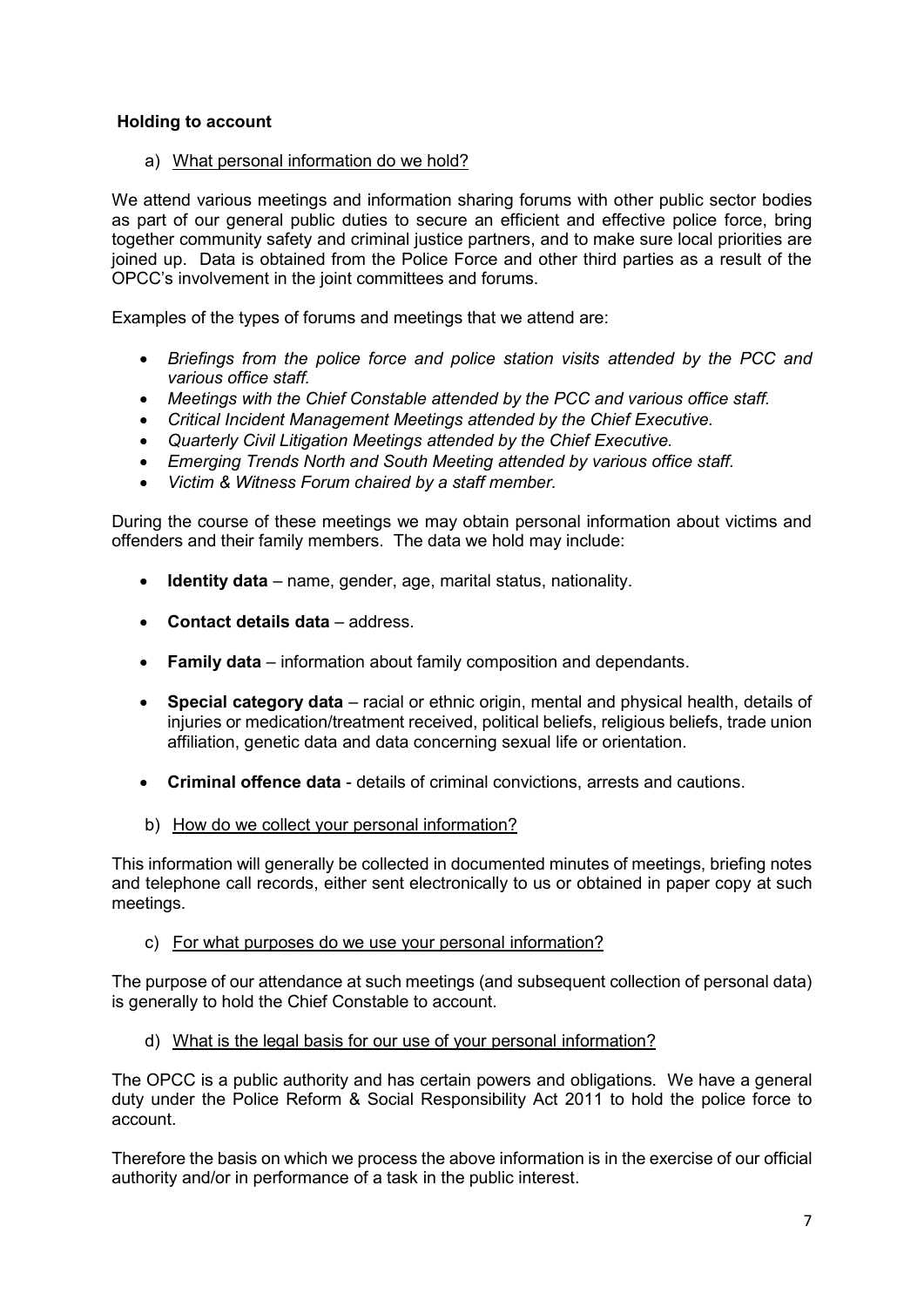#### e) On what basis do we use special category data?

The OPCC may sometimes process data about you which is sensitive, known as special category data (as detailed above).

Special category data requires higher levels of protection and we have to have a further justification for collecting, storing and using this type of personal data.

We will only process this type of data during the course of our involvement in joint committees and forums on the basis that:

- it necessary for reasons of substantial public interest; or
- it is necessary for the establishment, exercise or defence of legal claims;
- the information has been made public by you; or
- it is necessary for archiving purposes in the public interest, scientific or historical research purposes or statistical purposes.

We may need to approach you for written consent to allow processing of certain sensitive personal data. In these circumstances, you will be provided with full details of the personal data that is required and why it is needed, to allow you to carefully consider whether you wish to consent.

#### f) On what basis do we use information about criminal convictions?

Information about criminal conviction requires higher levels of protection and we need to have a further justification for collecting, storing and using this type of personal data.

We will only process this type of data during the course of our involvement in joint committees and forums on the basis that:

- it is necessary for reasons of substantial public interest; or
- it is necessary for the establishment, exercise or defence of legal claims; or
- the information has been made public by the individual; or
- it is necessary for archiving purposes in the public interest, scientific or historical research purposes or statistical purposes.

We have in place an appropriate policy document and safeguards which we are required by law to maintain when processing such data.

g) Who will we share your personal information with?

We will not sure your information with any other third parties. However, please note that as we will usually obtain the above information via our attendance at multi-party meetings, these organisations are also likely to hold the applicable personal data.

h) How long will we keep your personal information?

For more information about how long we hold personal data, see our retention schedule.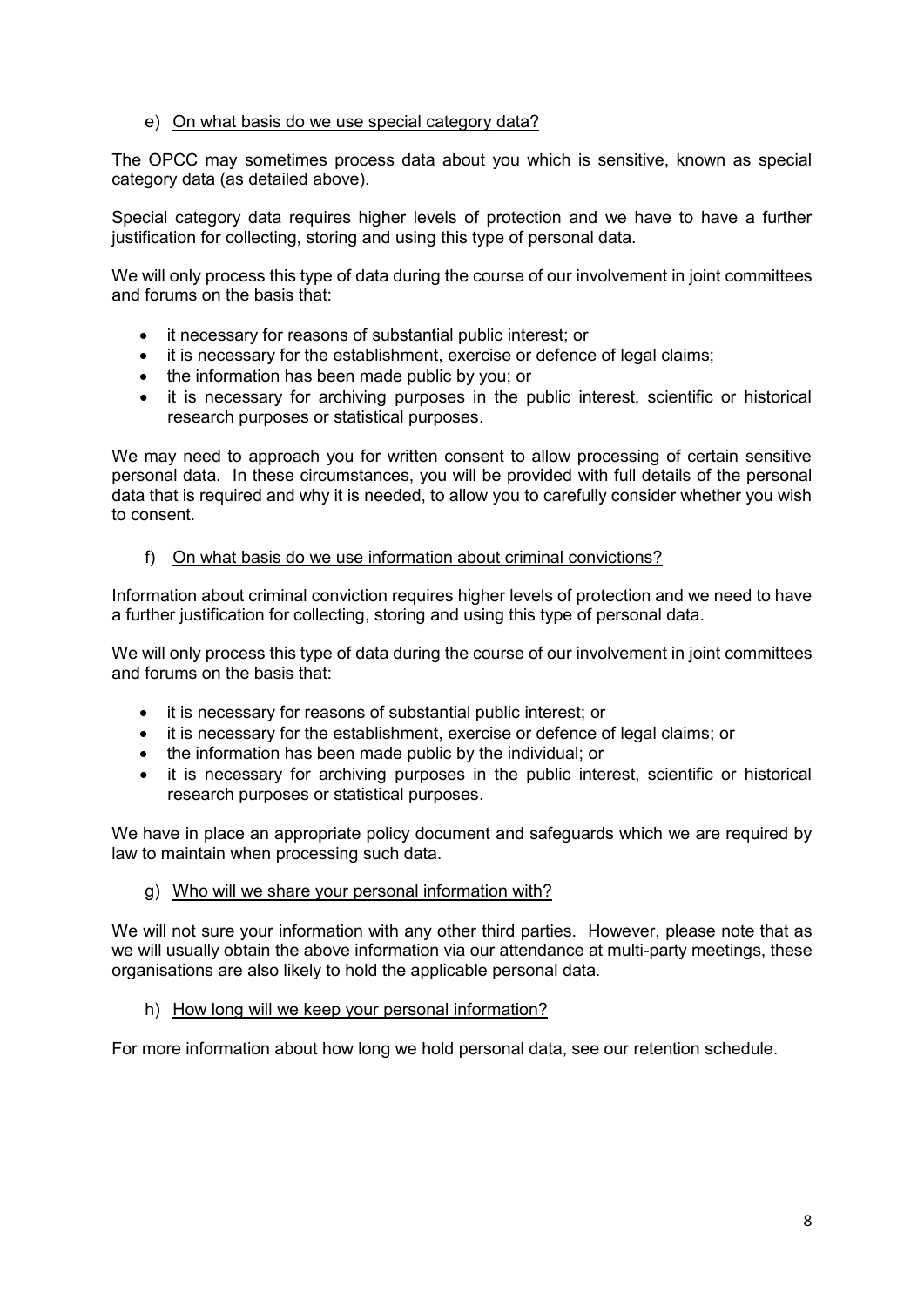#### **Subject access and FoI requests**

a) What personal information do we hold?

If you contact us with a request for information (such as a subject access request or freedom of information request) you may provide the following information to us:

- **Identity data** name, gender, marital status.
- **Contact details data** address, email address, telephone number.

You may also provide other details relating to you so that we can identify the information you have requested.

#### b) How do we collect your personal information?

We will collect information directly from you when you correspond with us by post, telephone, email, on social media or otherwise.

c) For what purposes do we use your personal information?

We use your information to respond to your request for information. We will keep an internal record of your information for monitoring reasons.

d) What is the legal basis for our use of your personal information?

We will process your personal data relating to a request for information on the basis that we have a legal obligation to provide that information or respond to your request.

In relation to processing subject access requests, our specific legal obligation can be found in the General Data Protection Act 2018.

In relation to processing freedom of information requests, our specific legal obligation can be found in the Freedom of Information Act 2000 and/or The Environmental Information Regulations 2004.

e) Who will we share your personal information with?

We will only share your personal data with third parties if it is necessary to respond to your information request (such as where they hold relevant information that we are required to provide to you).

f) How long will we keep your personal information?

For more information about how long we hold personal data, see our retention schedule.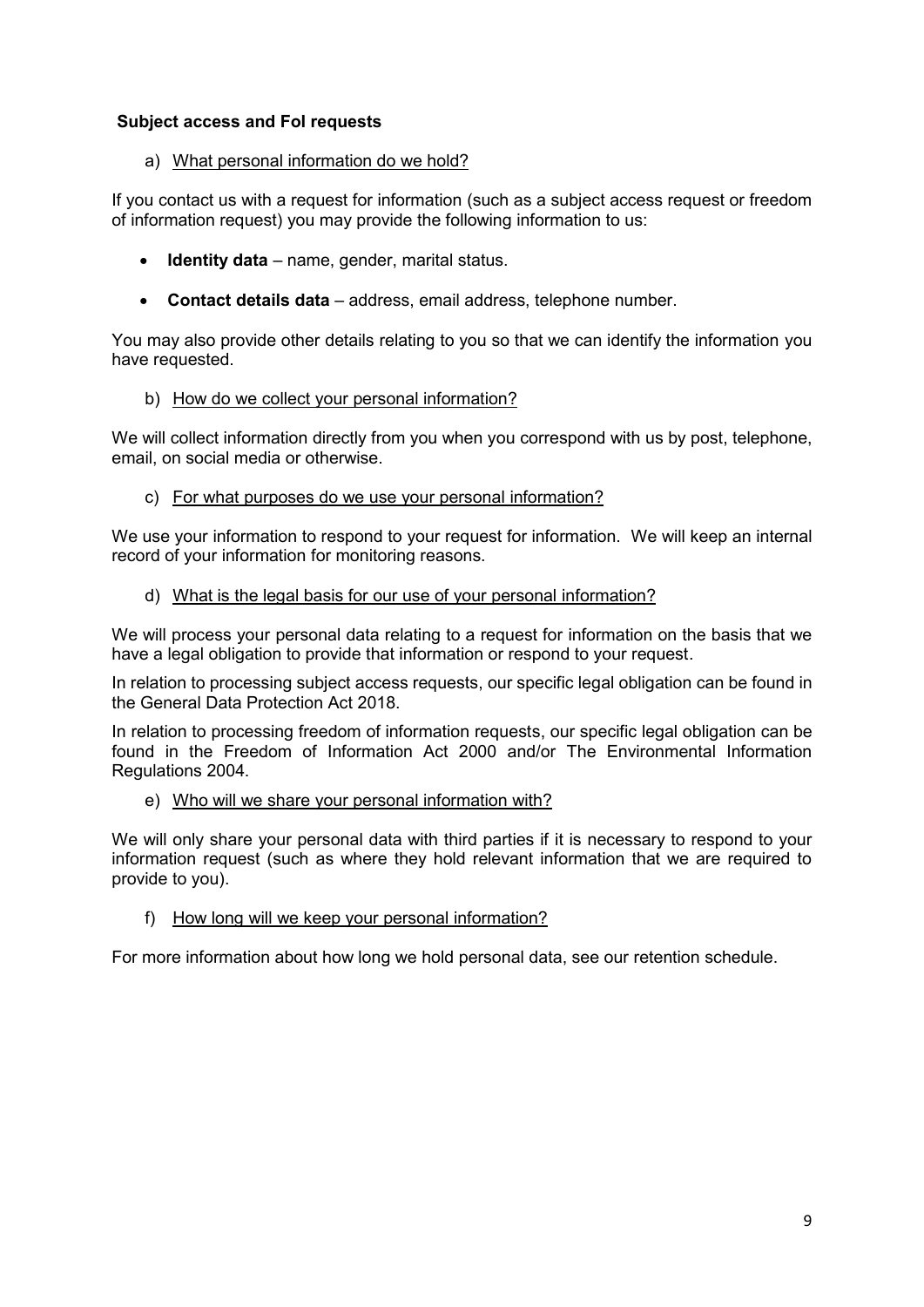## **The OPCC website**

## a) What personal information do we hold?

When you visit [www.warwickshire-pcc.gov.uk,](http://www.warwickshire-pcc.gov.uk/) we may automatically collect technical data about your equipment, browsing actions and patterns from your computer when you interact with our website (for example, internet protocol (IP) addresses, browser type and version, time zone setting and location, browser plug-in types and versions, operating system and platform and other information on the devices you use to access our website.

If we do collect other personal data through our website, we'll be upfront about this. We'll make it clear when we collect personal information and we'll explain what we intend to do with it.

## b) How do we collect your information?

There are two main ways in which we collect your information:-

# **i. Analytics**

When you visit [www.warwickshire-pcc.gov.uk,](http://www.warwickshire-pcc.gov.uk/) we use a third-party service, Google Analytics, to collect standard internet log information and details of visitor behaviour patterns. We do this to find out such things as the number of visitors to the various parts of the site. This information is only processed in a way that does not identify anyone. We do not make, and do not allow Google to make, any attempt to find out the identities of those visiting our website. Users can disable our use of Google Analytics for their website visit at any time.

## **ii. Cookies**

You can read more about how we use cookies on our [Cookies page.](https://www.warwickshire-pcc.gov.uk/policies/cookie-policy/) In recognition of GDPR and the PECR, we have turned all cookies off on our website by default, except those which are strictly necessary for the correct functioning or security of the website.

Users are presented with an explicit opt-in action when they visit the site to enable nonnecessary cookies, alongside a dashboard facility accessible from every page which provides the facility provide or revoke consent for every non-necessary cookie at any time.

## c) For what purposes do we use your personal information?

The purpose for implementing all of the above is to maintain and monitor the performance of our website, uphold network security and to constantly look to improve the site and the services it offers to our users.

# d) What is the legal basis for our use of your personal information?

The legal basis we rely on to process your personal data is article 6(1)(f) of the GDPR, which allows us to process personal data when it is necessary for the purposes of our legitimate interests (in this case, the running of our website, provision of administration and IT services and network security).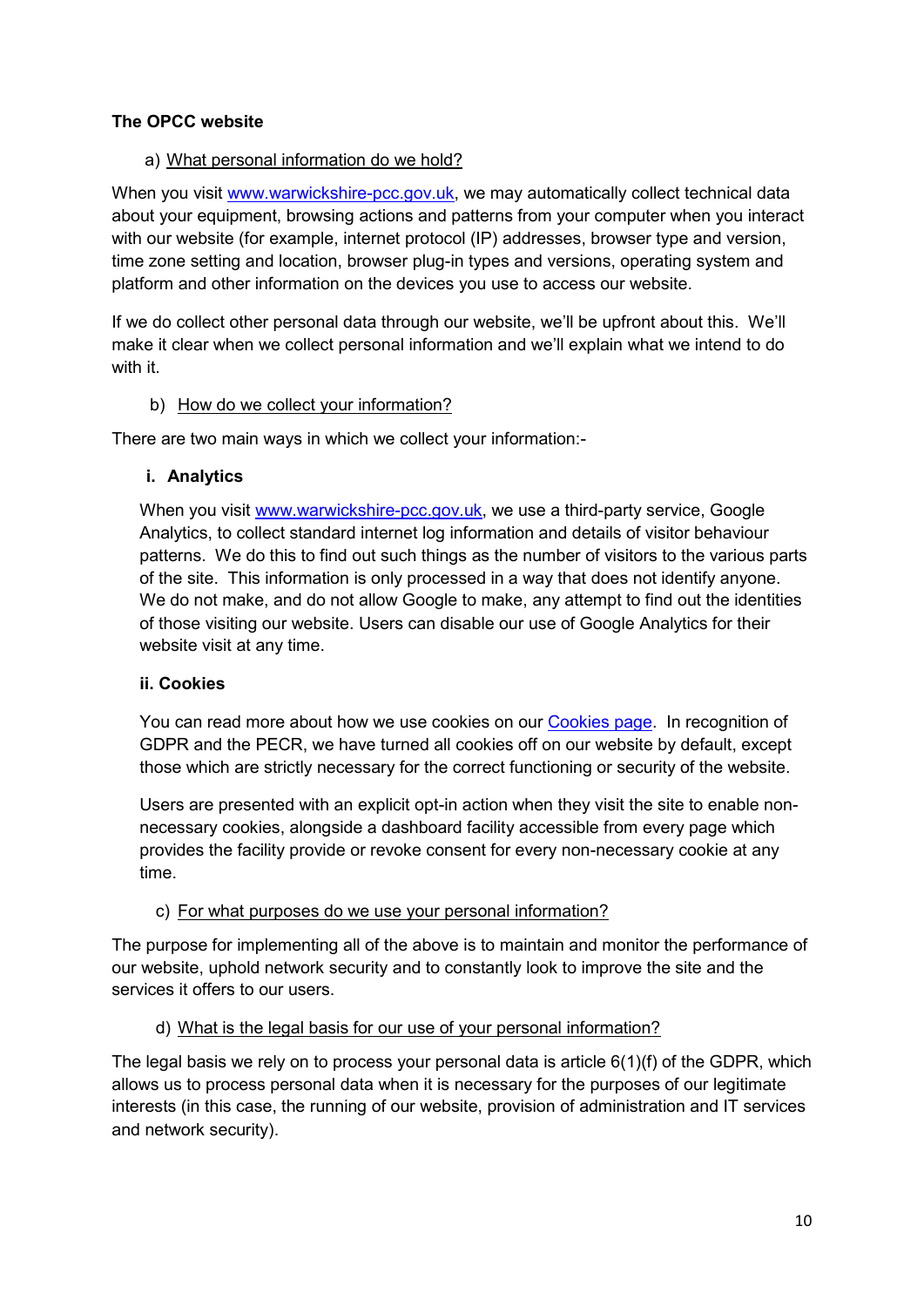## e) Who will we share your personal information with?

We will only share your data with our website host, [Formation Media,](https://formationmedia.co.uk/) who provide IT and system administration services.

Please note that, where we provide links to websites of other organisations, plug-ins and applications, clicking on those links or enabling these connections may allow third-parties to collect or share data about you. We do not control these third-party websites and this privacy notice does not cover how these websites, organisations or applications processes personal information. We encourage you to read the privacy notices on the other websites you visit.

#### f) How long will we keep your personal information?

For information about how long we hold personal data, see our retention schedule.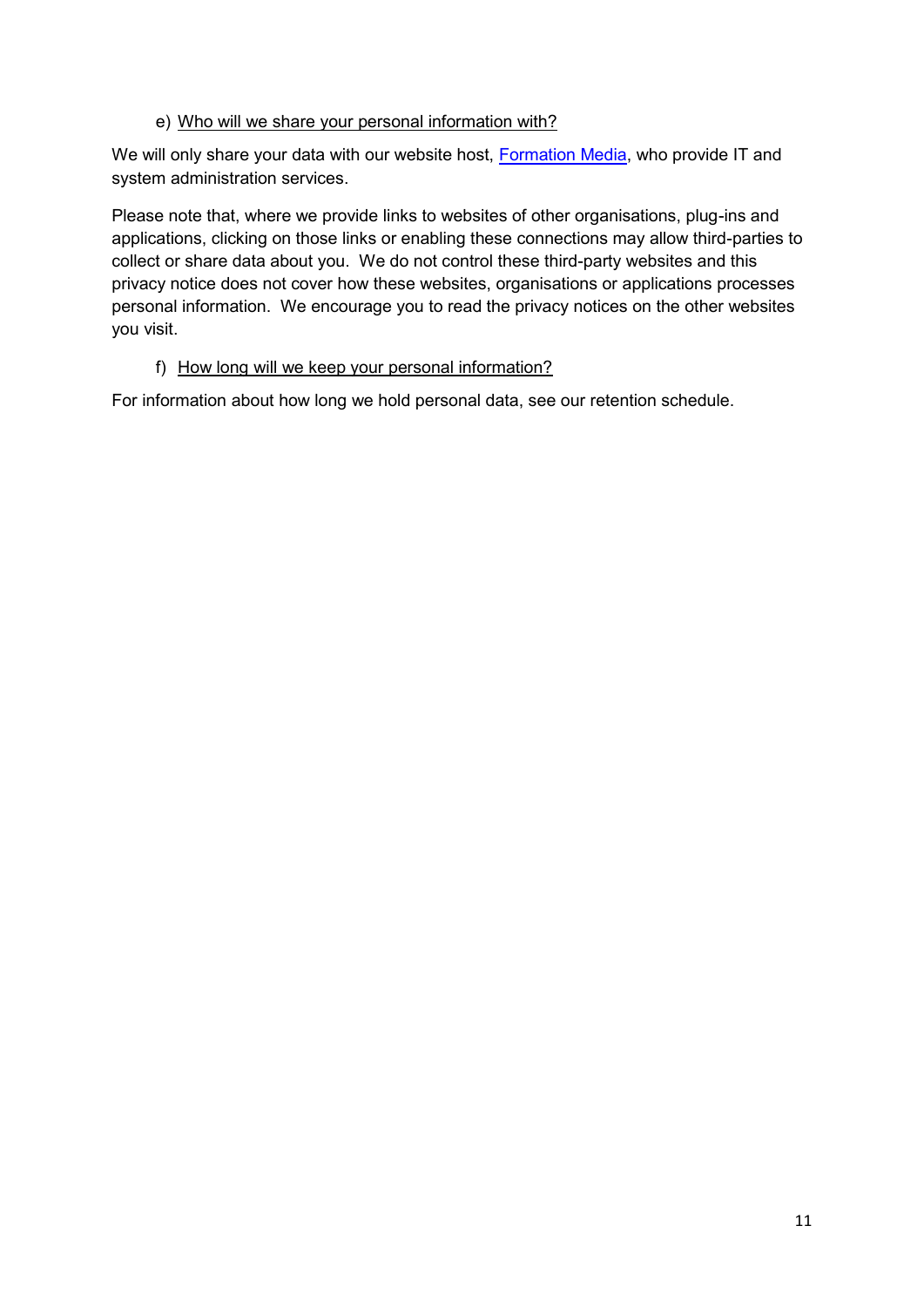## **Other websites we control**

a) What personal information do we hold?

The OPCC also funds a number of other websites to deliver aspects of crime prevention and community safety work. In the case of the Warwickshire Rural Watch website [\(www.warwickshireruralwatch.co.uk\)](http://www.warwickshireruralwatch.co.uk/) and Warwickshire Business Watch website [\(www.warwickshirebusinesswatch.co.uk\)](http://www.warwickshirebusinesswatch.co.uk/), no personal data is collected automatically by the websites.

The Cyber Safe Warwickshire website [\(www.cybersafewarwickshire.com\)](http://www.cybersafewarwickshire.com/) may automatically collect technical data about your equipment, browsing actions and patterns from your computer.

The Warwickshire Business Watch website does collect some personal data on a voluntary basis from users who sign up to the Modern Slavery and Human Trafficking Business Pledge. Please see the relevant section in this policy for further details.

If we do collect other personal data through our websites, we'll be upfront about this. We'll make it clear when we collect personal information and we'll explain what we intend to do with it.

# b) How do we collect your information?

There are two main ways in which we collect your information:-

# **i. Analytics**

When you visit [www.cybersafewarwickshire.com,](http://www.cybersafewarwickshire.com/) we use a third-party service, Google Analytics, to collect standard internet log information and details of visitor behaviour patterns. We do this to find out such things as the number of visitors to the various parts of the site. This information is only processed in a way that does not identify anyone. We do not make, and do not allow Google to make, any attempt to find out the identities of those visiting our website.

## **ii. Cookies**

You can read more about how Cyber Safe Warwickshire uses cookies on its [Cookies page.](https://www.cybersafewarwickshire.com/cookie-policy) In recognition of the fact that the implementation date for the revised e-Privacy Regulation remains unknown, we are taking reasonable steps now to align our use of cookies to the standard of consent required by GDPR.

This means that we are in the process of updating the website to use a cookies tool which, by default, requires explicit opt-in action by users of our website. This will apply to the non-necessary cookies. We will ensure any necessary cookies for functionality and security are marked so that they are not deleted by the tool.

For the avoidance of doubt, neither the Warwickshire Rural Watch or Warwickshire Business Watch sites use Google Analytics or make use of other cookies to collect personal data.

c) For what purposes do we use your personal information?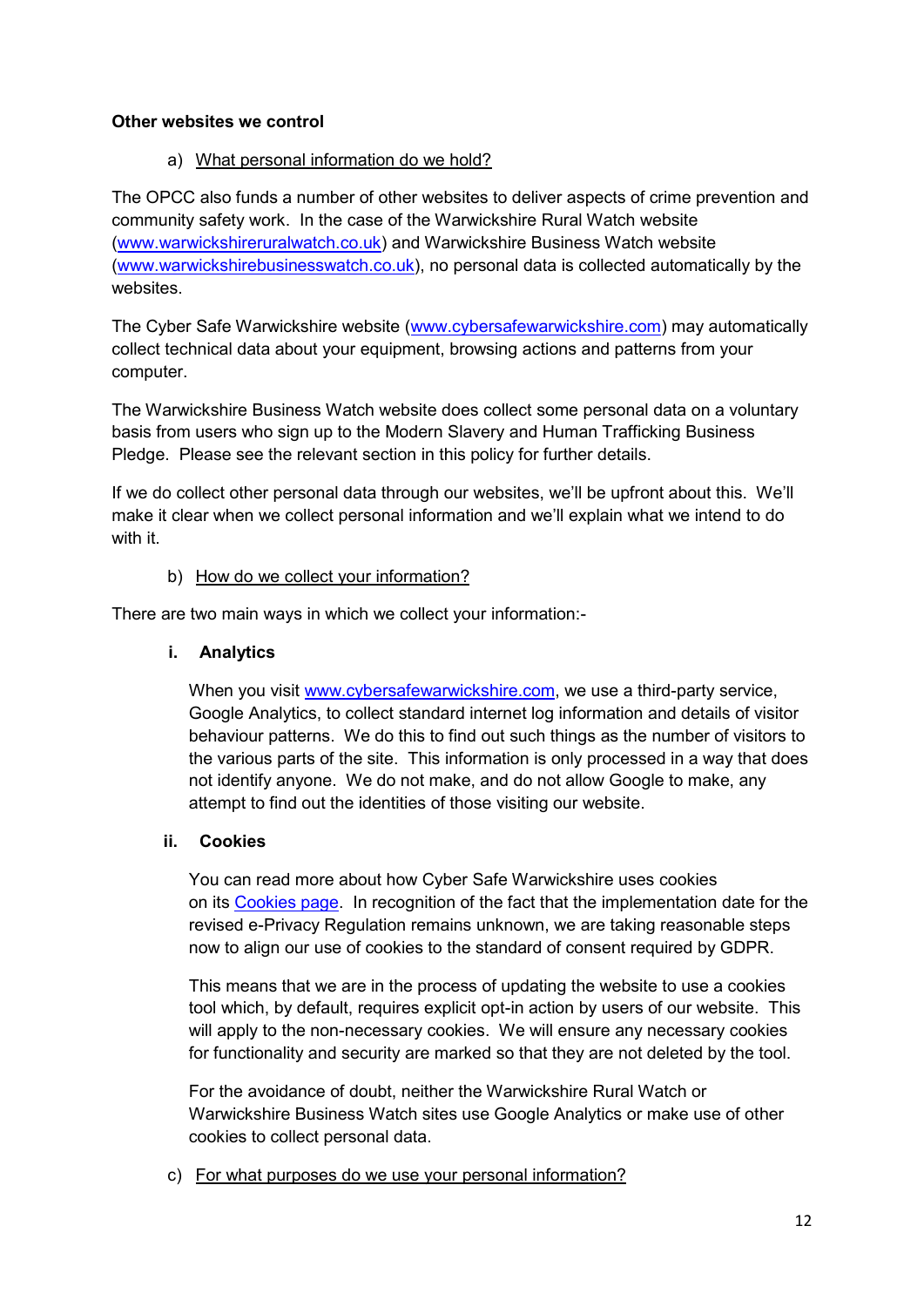The purpose for implementing all of the above is to maintain and monitor the performance of our website, uphold network security and to constantly look to improve the site and the services it offers to our users.

# d) What is the legal basis for our use of your personal information?

The legal basis we rely on to process your personal data is article 6(1)(f) of the GDPR, which allows us to process personal data when its necessary for the purposes of our legitimate interests (in this case, the running of our website, provision of administration and IT services and network security).

# e) Who will we share your personal information with?

In the case of the Cyber Safe Warwickshire website, we share information with [Edge of the](http://www.edgeoftheweb.co.uk/)  [Web,](http://www.edgeoftheweb.co.uk/) who provide IT and system administration services. Information is also shared with Warwickshire County Council, who employ the Cyber Crime Advisors who populate and maintain the website content.

Please note that where we provide links to websites of other organisations, plug-ins and applications. Clicking on those links or enabling these connections may allow third-parties to collect or share data about you. We do not control these third-party websites and this privacy notice does not cover how these websites, organisations or applications processes personal information. We encourage you to read the privacy notices on the other websites you visit.

# f) How long will we keep your personal information?

For information about how long we hold personal data, see our retention schedule.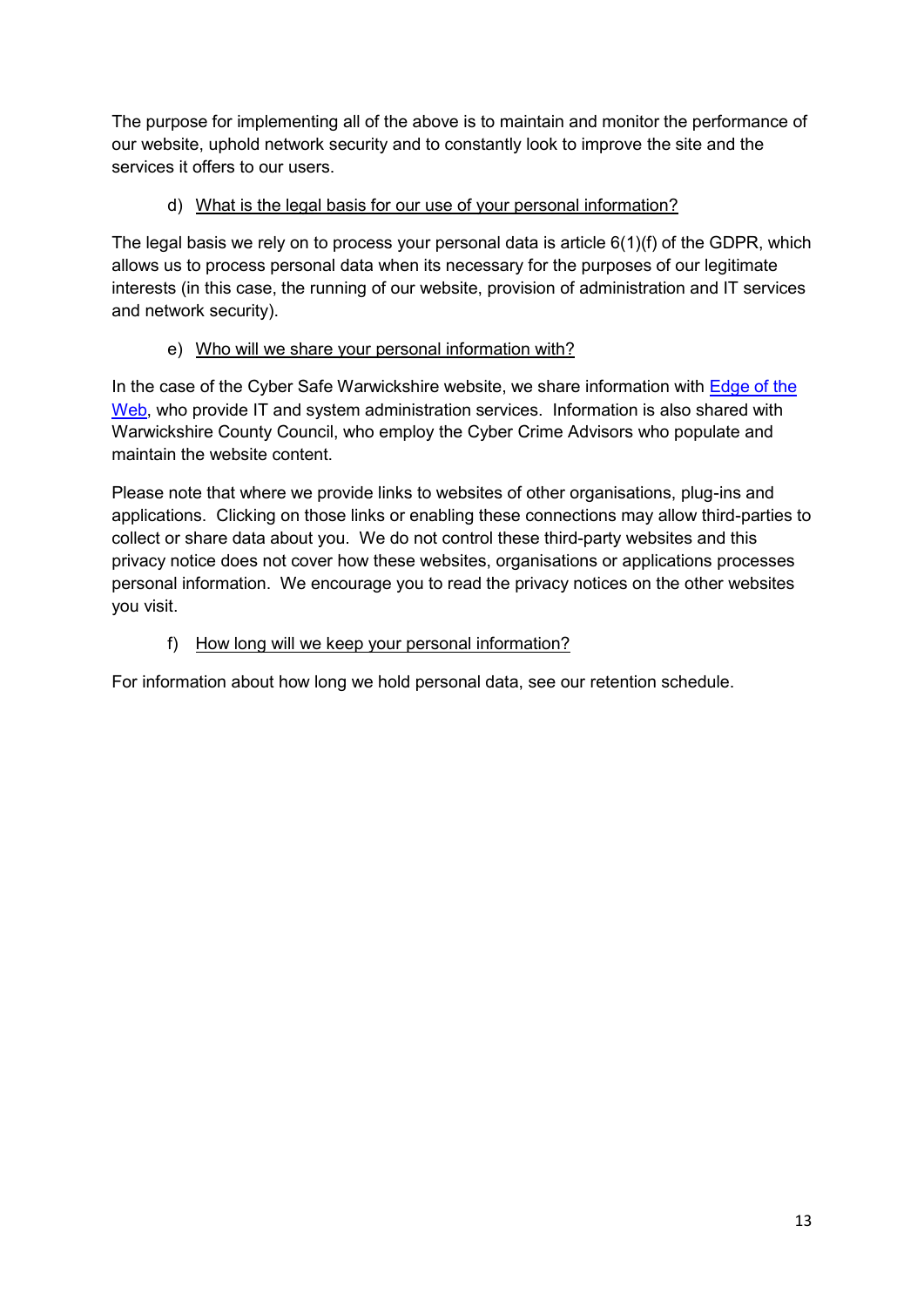# **Modern Slavery and Human Trafficking Business Pledge**

# a) What personal information do we hold?

If you sign up to the Warwickshire Modern Slavery and Human Trafficking Pledge on the Warwickshire Business Watch website, we will collect and store the following information about you:

- Identity data– your business name.
- Contact details data– email address, town or city and postcode.

We will also collect details about the industry sector your business is engaged in.

It is possible that business names and email addresses submitted may constitute personal information and we will process all such submitted data on the assumption that it is personal data.

# b) How do we collect your information?

We collect your personal information from a sign-up form on the Warwickshire Business Watch website. Users who complete the form are emailed with relevant information and advice and asked to contact the Business Crime Advisor.

# c) For what purposes do we use your personal information?

If you have signed up to the pledge, any personal data you submit is held to enable the Business Crime Advisor to send the information email to you and to allow for monitoring of numbers signing the pledge by industry sector.

## d) What is the legal basis for our use of your personal information?

The legal basis that we rely on to process your personal data is consent.

You have the right to withdraw your consent for processing at any time. To withdraw your consent, clicking the unsubscribe link in the footer of each email or contact Business Crime Advisor Bogdan Fironda at [boganfironda@warwickshire.gov.uk.](mailto:boganfironda@warwickshire.gov.uk) Once we have received notification that you have withdrawn your consent, we will delete your personal information from our pledge records.

## e) Who will we share your personal information with?

The website account for Warwickshire Business Watch is administered by Priory Commercial Photography (www.priory-photography.co.uk) which provides IT and technical support. The email and pledge monitoring is produced by the Business Crime Advisor, who is funded by the OPCC and employed by Warwickshire County Council.

f) How long will we keep your personal information?

If you have signed up to the pledge, we will retain your data until:

i. Three months after you have submitted it, for monitoring purposes; or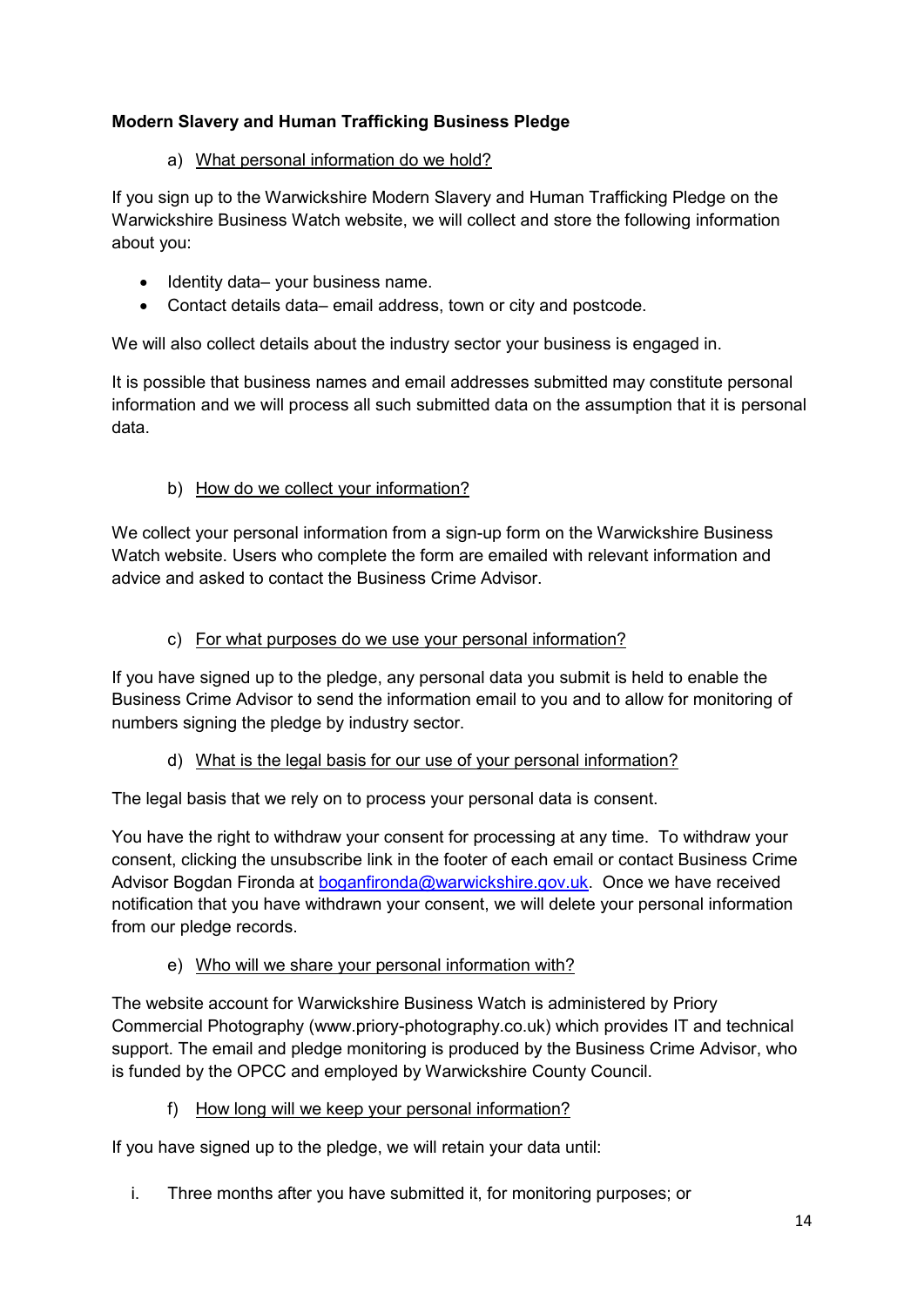- ii. you request that we delete your data; or iii. the email you originally provided is no lor
- the email you originally provided is no longer valid, meaning the email sent to it bounces back.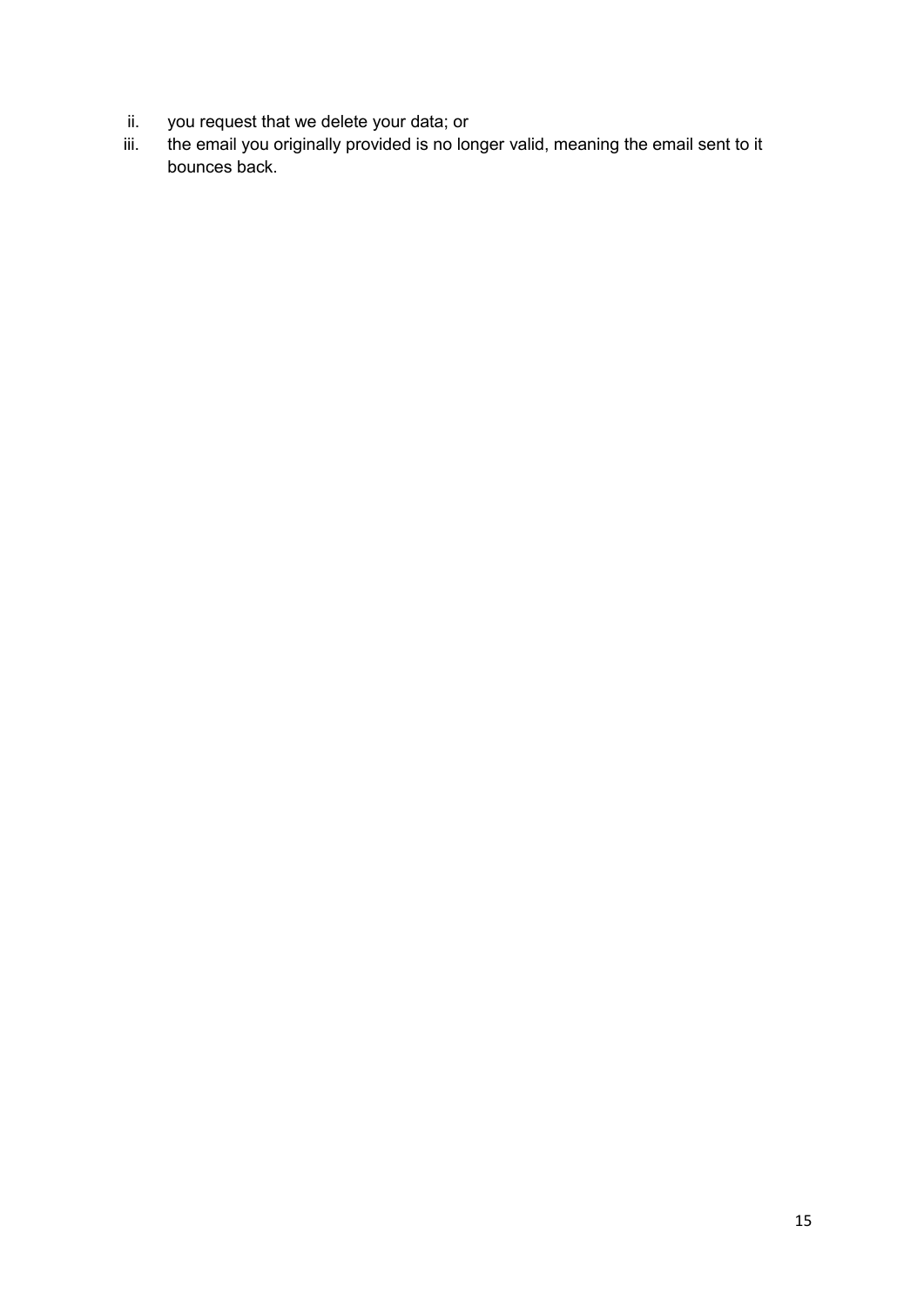## **Media enquiries**

#### a) What personal information do we hold?

We receive enquiries from the media on current affairs, the work of the Commissioner as well as policing, criminal justice and community safety matters. In addition, we publicise the work of the Commissioner through the issuing of press releases and other publications.

In order to reply to media enquiries we need enough information from the representative of the media in order to provide a response. This will include their name, telephone number/contact email address and, where relevant, the name of the organisation they represent, as well as the details of the enquiry.

We maintain a list of email addresses for media and community contacts who have requested our press releases.

#### b) How do we collect your information?

We will take this information when contacted by a representative of the media, usually by telephone or email and sometimes in person. We will only take enough information in order to provide a response or to add them to our press release distribution list.

#### c) For what purposes do we use your personal information?

We need to keep a record of who we have spoken with and what has been asked for/provided. If we can't answer your query/request over the phone, we'll need your contact information for our response.

We'll only use your personal information to respond to you and will make a record of our communications with you, both verbal and written.

We'll also use your contact information to send you our press releases.

#### d) What is the legal basis for our use of your personal information?

The legal basis we rely on for processing your personal data is public task, under article 6(1)(e) of the GDPR.

#### e) Who will we share your personal information with?

In order to provide a response to your enquiry, we may need to liaise with the police or other agencies in order to establish facts or supporting information. We will tell you if this is the case.

#### f) How long will we keep your personal information?

For information about how long we hold personal data, see our retention schedule.

You can however, ask us to stop sending you press releases at any time and we will update our records immediately to reflect your wishes.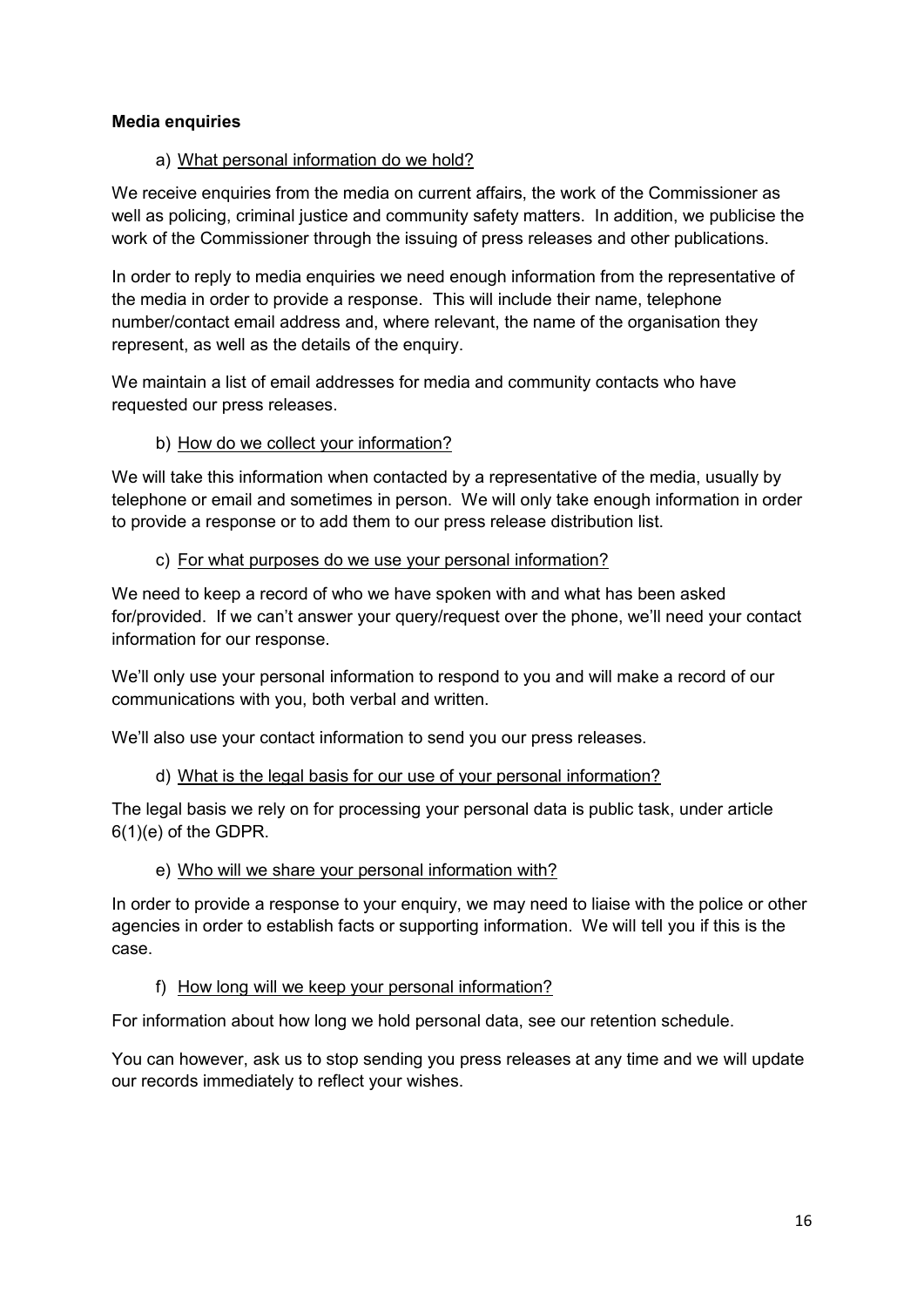## **Commissioner's E-mail newsletter**

a) What personal information do we hold?

If you sign up to receive our newsletter we will collect and store the following information about you:

- **Identity data** your name.
- **Contact details data** email address.
- b) How do we collect your personal information?

We collect your personal information from a sign-up form on our website. Users who complete the form are emailed a link to complete the sign-up as part of a two-step verification process, to ensure that they understand that they are subscribing to our email newsletter and to prevent malicious use.

We may also ask you for your personal information in order to subscribe you to our newsletter as part of our public consultations. We will always make this clear in our consultations. Provision of this personal information will always be optional and subject to the same two-step verification process.

c) For what purposes do we use your personal information?

If you have signed up to receive our newsletter, your personal data is held to enable the OPCC to send the newsletter to you.

d) What is the legal basis for our use of your personal information?

The legal basis that we rely on to process your personal data is consent.

You have the right to withdraw your consent for processing at any time. To withdraw your consent, clicking the unsubscribe link in the footer of each email newsletter or contact us at [opcc@warwickshire.pnn.police.uk.](mailto:opcc@warwickshire.pnn.police.uk) Once we have received notification that you have withdrawn your consent, we will delete your email address from our mailing list.

e) Who will we share your personal information with?

We use MailChimp to provide our email newsletter, to which the OPCC has signed up to standard contractual terms. By subscribing to receive the Commissioner's monthly email update you acknowledge that the information you provide will be transferred to MailChimp for processing in accordance with its [Privacy Policy](https://mailchimp.com/legal/privacy/) and [Terms.](https://mailchimp.com/legal/terms/)

f) How long will we keep your personal information?

If you have signed up to receive our newsletter, we will retain your data until:

- i. you request that we delete your data or remove you from our mailing list (either by unsubscribing or contacting us); or
- ii. the MailChimp software indicates that you have not opened an email from us for six months: or;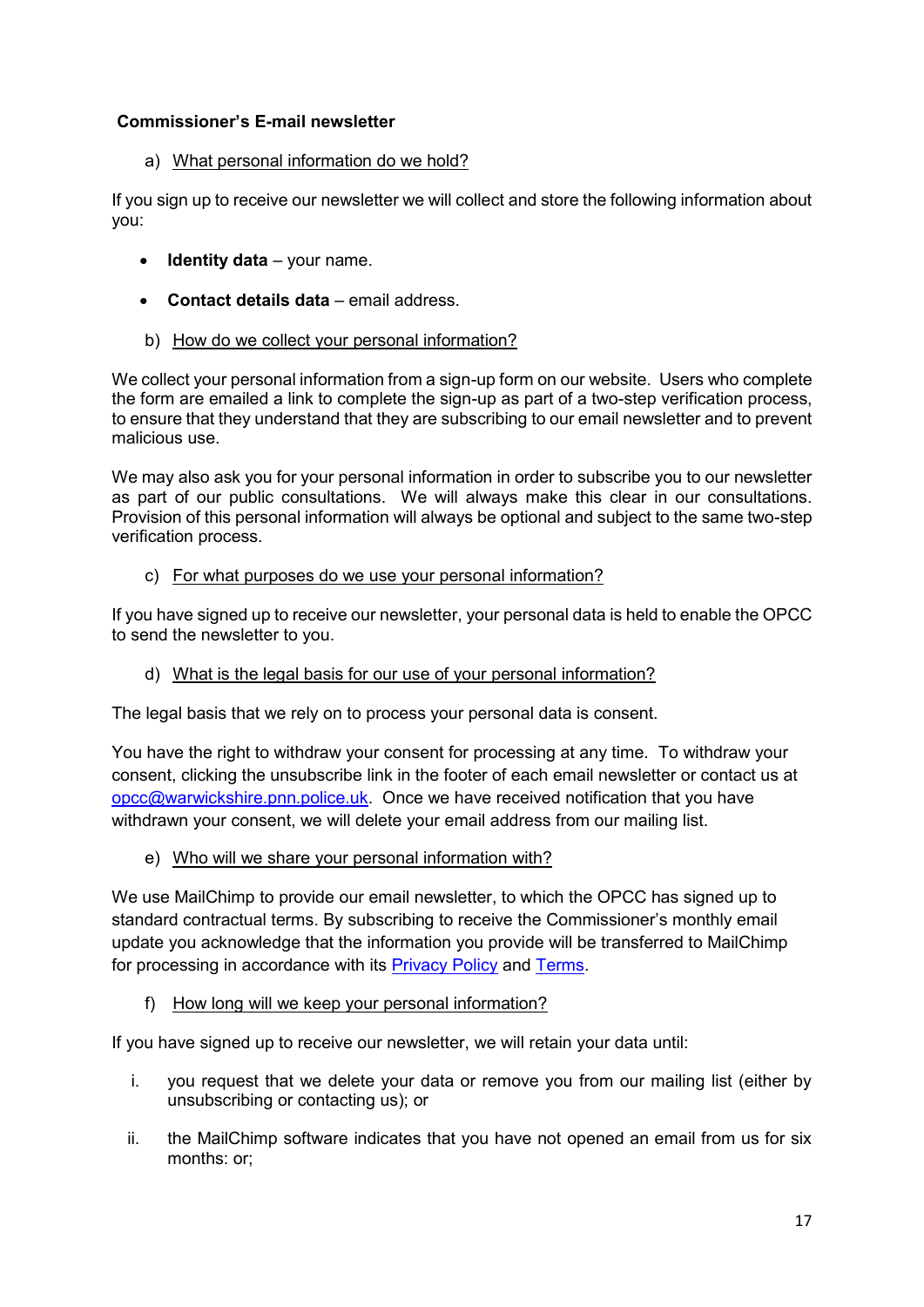iii. the email you originally provided is no longer valid, meaning newsletters sent to it bounce back.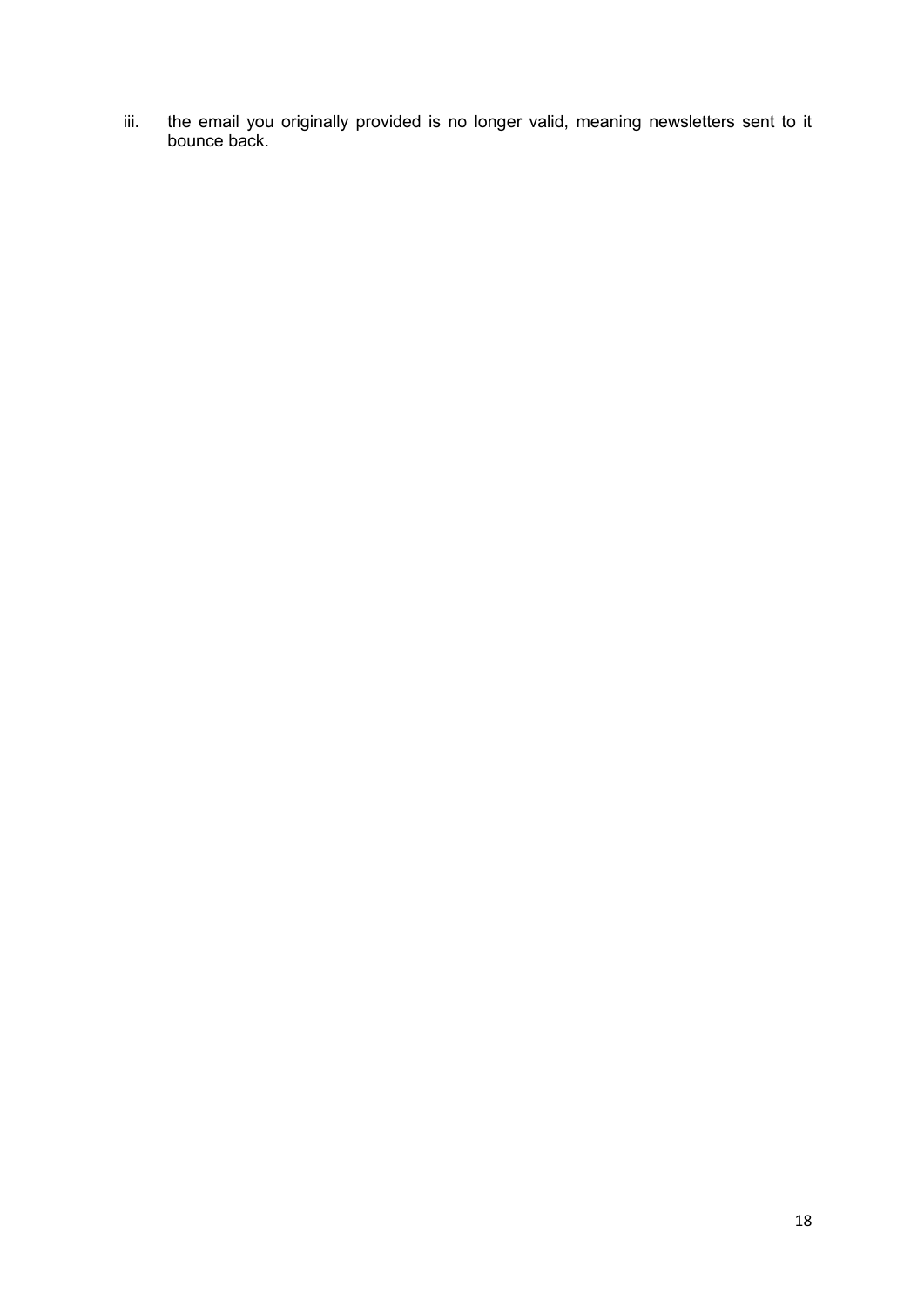## **Other E-mail newsletters**

a) What personal information do we hold?

If you sign up to receive updates from either the Warwickshire Rural Watch Email Messaging System or the Warwickshire Business Watch Email Messaging System, we will collect and store the following information about you:

- **Identity data** your name.
- **Contact details data** email address.
- b) How do we collect your personal information?

We collect your personal information from a sign-up form on the Warwickshire Rural Watch website or the Warwickshire Business Watch website respectively . Users who complete the form are emailed a link to complete the sign-up as part of a two-step verification process, to ensure that they understand that they are subscribing to our email newsletter and to prevent malicious use.

We may also ask you for your personal information in order to subscribe you to our newsletter as part of our public engagements. We will always make this clear at the time. Provision of this personal information will always be optional and subject to the same two-step verification process as when subscribing online.

c) For what purposes do we use your personal information?

If you have signed up to receive our newsletter, your personal data is held to enable the OPCC to send the newsletter to you.

d) What is the legal basis for our use of your personal information?

The legal basis that we rely on to process your personal data is consent.

You have the right to withdraw your consent for processing at any time. To withdraw your consent, clicking the unsubscribe link in the footer of each email newsletter or contact us at [opcc@warwickshire.pnn.police.uk.](mailto:opcc@warwickshire.pnn.police.uk) Once we have received notification that you have withdrawn your consent, we will delete your email address from our mailing list.

e) Who will we share your personal information with?

We use MailChimp to provide both the Rural Watch and Business Watch email newsletters, to which the OPCC has signed up to standard contractual terms By subscribing to receive the updates, you acknowledge that the information you provide will be transferred to MailChimp for processing in accordance with its [Privacy Policy](https://mailchimp.com/legal/privacy/) and [Terms.](https://mailchimp.com/legal/terms/)

The MailChimp account for Warwickshire Rural Watch is administered by Priory Commercial Photography [\(www.priory-photography.co.uk\)](http://www.priory-photography.co.uk/) which provides IT and technical support. The email newsletters are produced by the Rural Crime Advisor for North Warwickshire, who is funded by the OPCC and employed by Warwickshire Police.

The MailChimp account for Warwickshire Business Watch is also administered by Priory Commercial Photography [\(www.priory-photography.co.uk\)](http://www.priory-photography.co.uk/) which provides IT and technical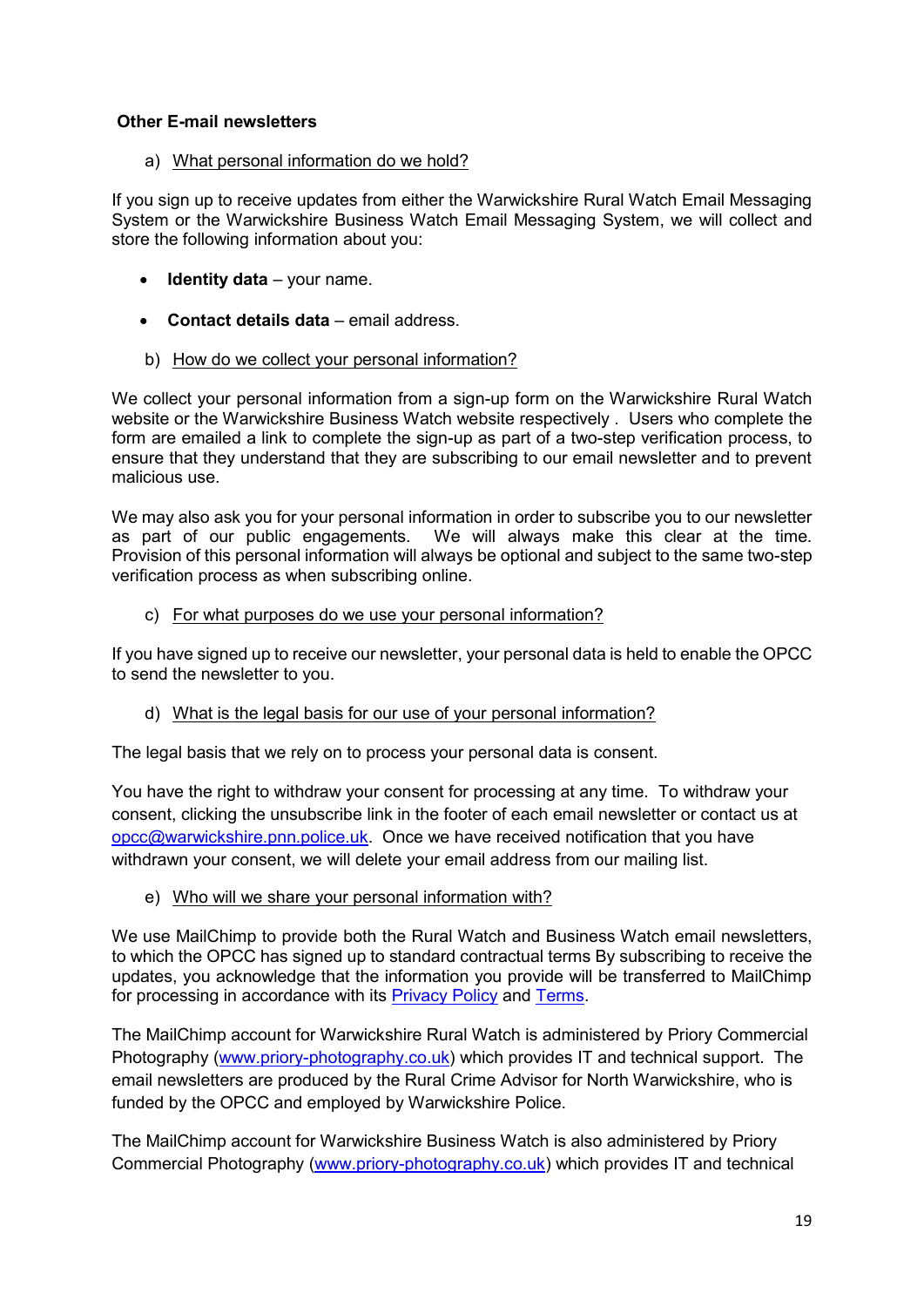support. The email newsletters are produced by the Business Crime Advisor, who is funded by the OPCC and employed by Warwickshire County Council.

#### f) How long will we keep your personal information?

If you have signed up to receive our newsletter, we will retain your data until:

- i. you request that we delete your data or remove you from our mailing list (either by unsubscribing or contacting us); or
- ii. the MailChimp software indicates that you have not opened an email from us for six months: or;
- iii. the email you originally provided is no longer valid, meaning newsletters sent to it bounce back.

The Warwickshire Business Watch and Cyber Safe Warwickshire websites also include links to email newsletters produced by Warwickshire Police and Warwickshire County Council. The OPCC is not the data controller for these newsletters and subscribers should refer to the privacy policies for these organisations for further information on how personal data is collected and used.

- Warwickshire Police: [www.warwickshire.police.uk/privacynotice](http://www.warwickshire.police.uk/privacynotice)
- Warwickshire County Council: [www.warwickshire.gov.uk/disclaimer](http://www.warwickshire.gov.uk/disclaimer)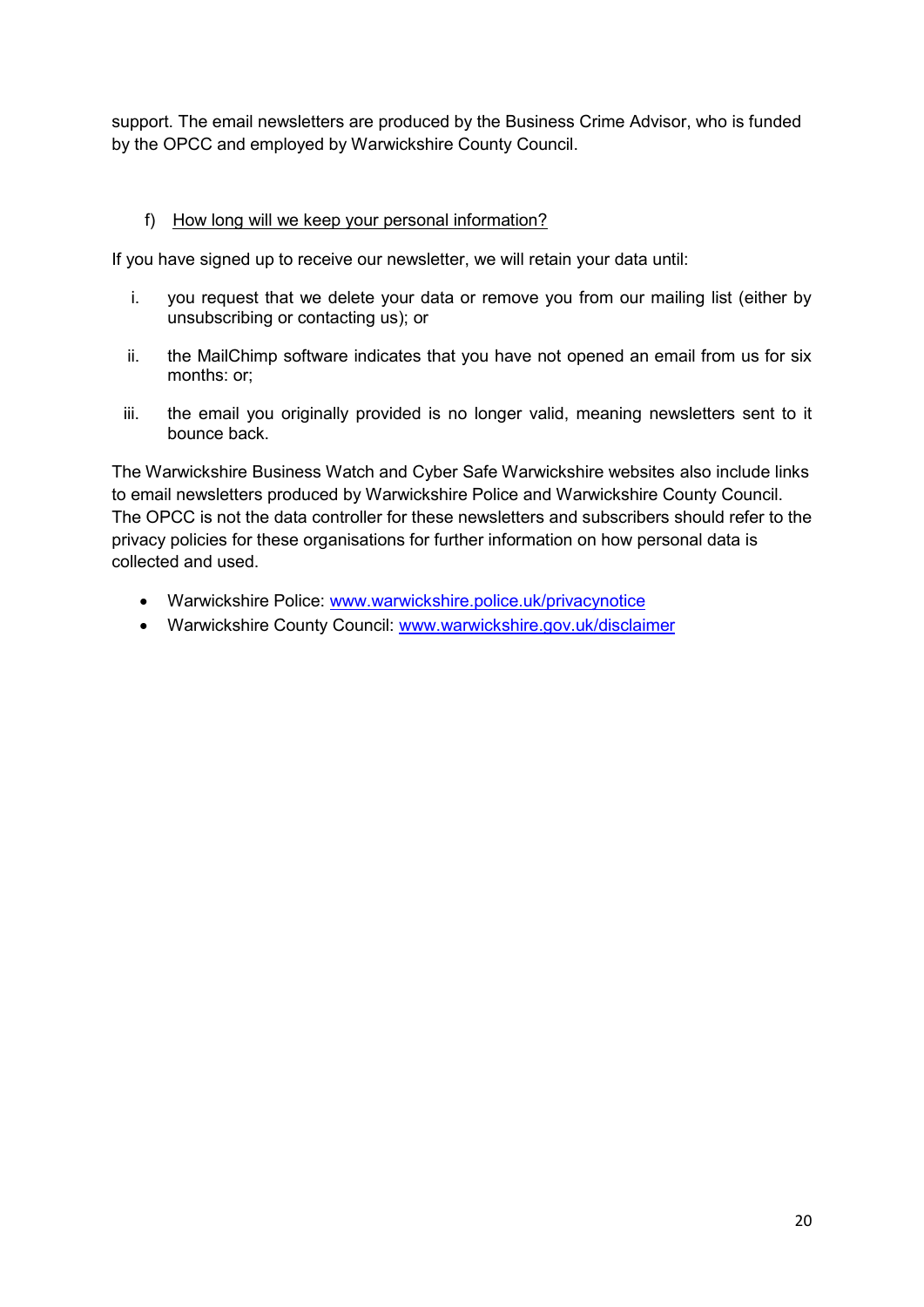# **Public consultations**

## a) What personal information do we hold?

The exact nature of the personal information collected when you respond to our consultations will vary with each consultation, but in all cases will be limited only to information which is necessary to understand the specific subject area being consulted upon and for demographic monitoring purposes.

We'll publish a summary of the consultation responses but this will not contain any personal data.

## b) How do we collect your personal information?

The majority of our consultations are conducted online through web-based surveys, though alternative paper-based versions of the survey questions may also be provided for those who require them. Where this is the case, survey responses will be transferred by the OPCC into an electronic format for data evaluation purposes.

Some consultations may also be conducted in focus groups, over the telephone or face-toface. Where this is the case, we will be clear on what personal data will be collected and how it will be handled.

## c) For what purposes do we use your personal information?

The OPCC conducts public consultations in order to inform its work and during the development of services. It also has statutory obligations to consult with the public. The Police Reform and Social Responsibility Act 2011, together with other legislation, places a legal obligation on the OPCC to:-

- Obtain the views of local people on policing and have regard to those views;
- Make arrangements for engaging with local people in setting police and crime objectives;
- Obtain the views of local people and ratepayers prior to setting the police precept and police budget;
- Obtain the views of victims of crime about matters concerning local policing and, where appropriate, feed back to them on actions taken to address them.

We collect demographic information in order to understand how effective our consultations are at reaching particular groups of people, such as location, ethnic grouping, age range and gender. Provision of this information will always be optional and is not required in order to complete the consultation.

# d) What is the legal basis for our use of your personal information?

The legal basis we rely on to process your personal data is article  $6(1)(e)$  of the GDPR, which allows us to process personal data when this is necessary to perform our public tasks.

You have the right to withdraw your consent for processing at any time. To withdraw your consent, contact us at [opcc@warwickshire.pnn.police.uk.](mailto:opcc@warwickshire.pnn.police.uk) Once we have received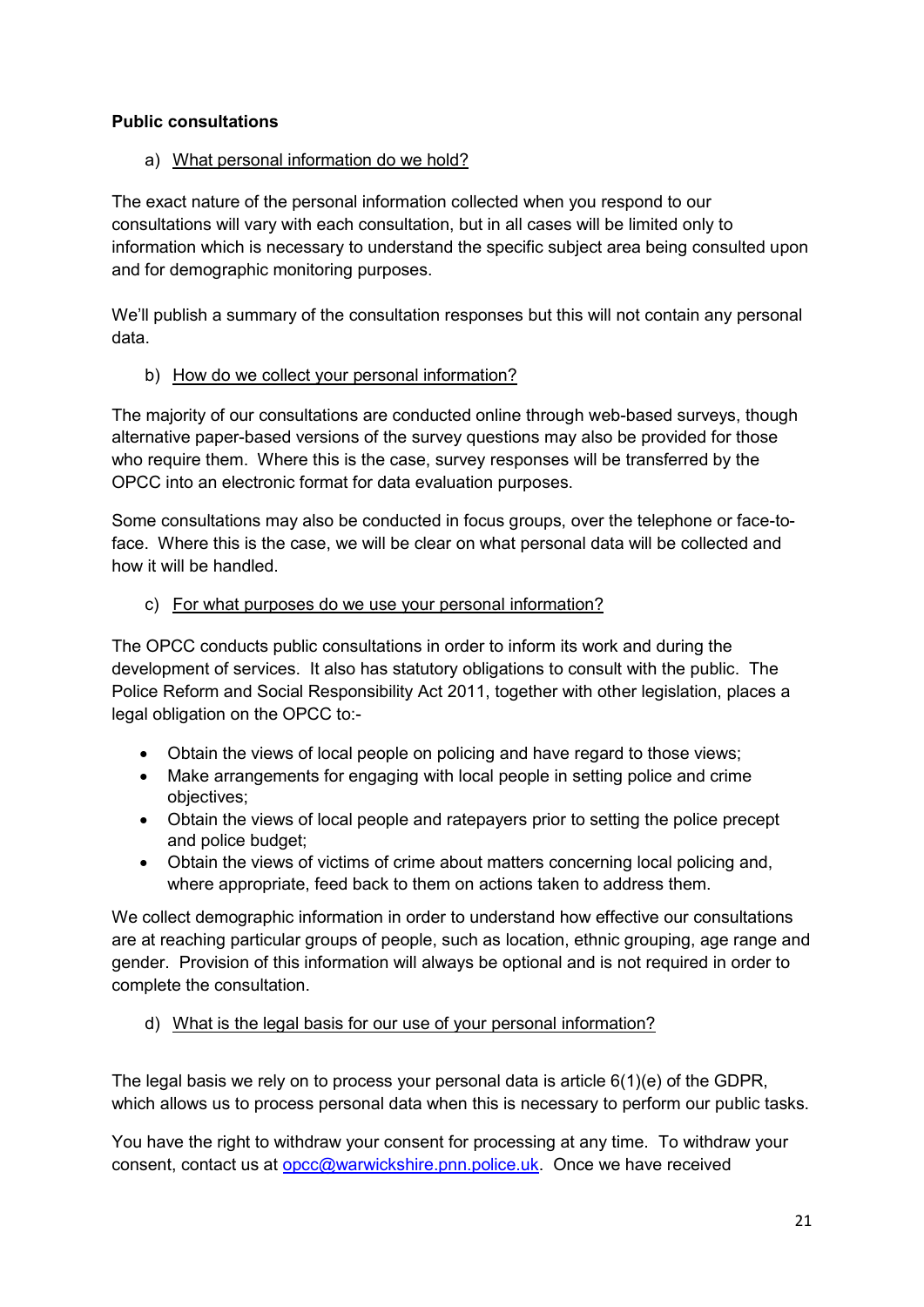notification that you have withdrawn your consent, we will delete your personal information from the survey responses.

#### e) Who will we share your personal information with?

We use SurveyMonkey to conduct our online consultations. By completing an online consultation, you acknowledge that the information you provide will be transferred to SurveyMonkey for processing in accordance with its [Privacy Policy](https://www.surveymonkey.com/mp/legal/privacy-policy/?ut_source=footer) and Data Processing Agreement (standard contractual terms).

We also sometimes contract third parties to consult on our behalf or jointly with partner organisations. When this is the case, we will make this clear at the outset, stating who that third party is and informing you of any related privacy notices, terms or conditions which will apply.

We have contracts in place with SurveyMonkey and any other company we contract with to conduct surveys on our behalf, to ensure that your data is protected in accordance with the law when we share your data with them.

f) How long will we keep your personal information?

Any personal information you provide when responding to our consultations will be retained for the duration of the consultation and until completion of the statistical analysis of the responses. It will then be deleted.

Summaries of the responses to consultations may be published and remain available indefinitely or as per statutory requirements, but these will not include any personal information.

For more information about how long we hold personal data, see our retention schedule.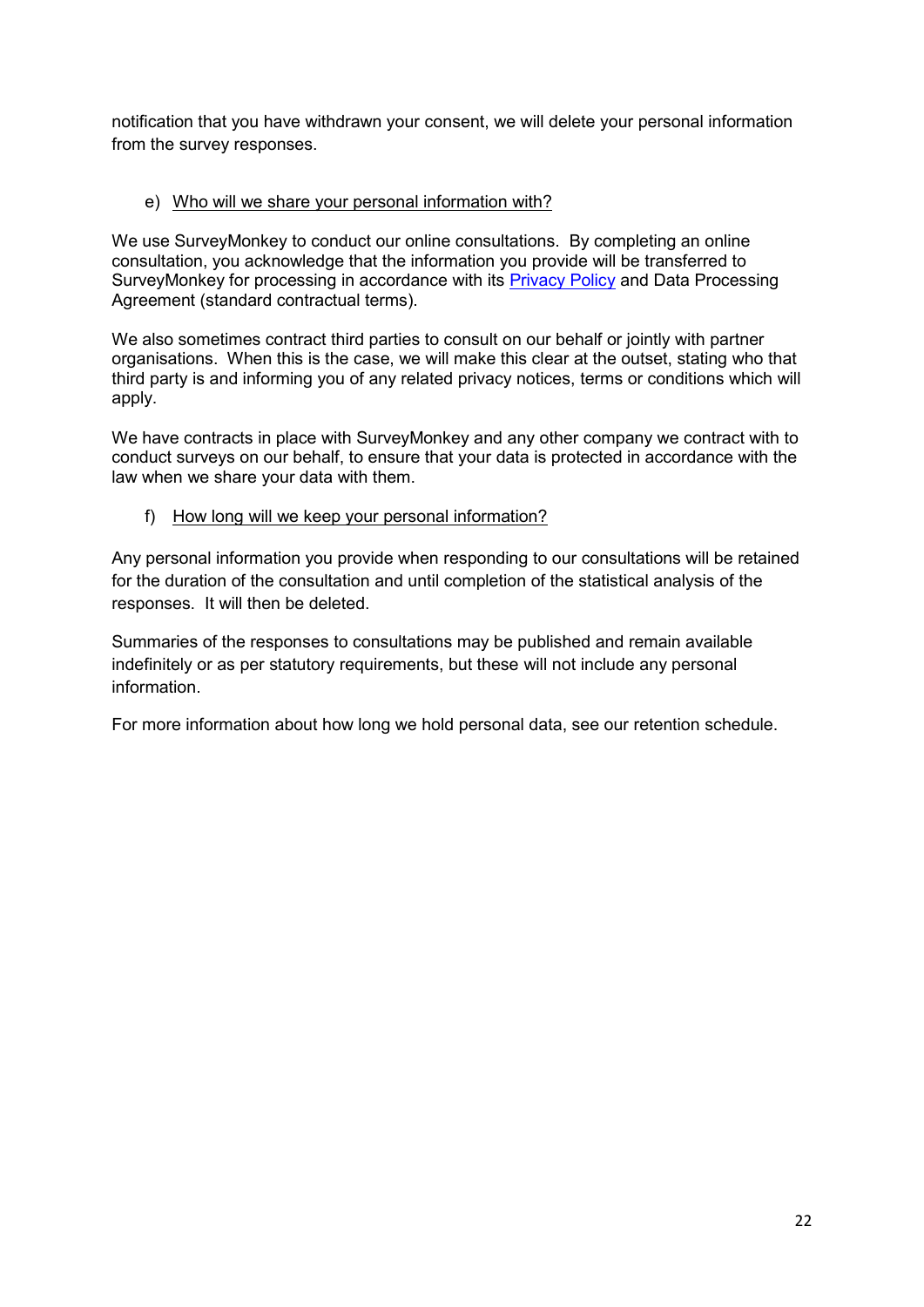# **Photographs and filming**

a) What personal information do we hold?

Photographs and/or video recordings of you (together referred to as "images") will constitute personal data if you can be identified from the photograph and/or recording.

When we take images of you, we will ask you to complete a form to record your consent for using them for marketing and publicity purposes or, optionally, for another other stated reason.

If you consent for us to do so, we will hold your images, along with the information provided in the consent form (your name, whether you are over 16 and your consent for us to use your images). We also ask you to provide optional contact details such as your email address in case we need to seek your consent to use the images in a different way to that previously specified at some point in the future.

For children under 16 years of age we will additionally seek parental consent for images to be used.

b) How do we collect your personal information?

Your personal information may be collected in images taken at events you attend and through the consent form that we will ask you to complete.

c) For what purposes do we use your personal information?

We will only use your images for the specific purposes detailed in the consent form. Should we wish at a future date to use the images in a different way to those you have consented to, we will contact you using the details you have provided to seek your express permission for this further use. We will not use your images in a different way if we do not hold contact details for you to enable us to obtain consent.

d) What is the legal basis for our use of your personal information?

The legal basis that we rely on to process your personal data is consent.

You have the right to withdraw your consent for processing at any time. To withdraw your consent, please contact us. Once we have received notification that you have withdrawn your consent, we will delete any images of you and not include such images in any future publications or other materials. We may be unable to remove your images from publications that have already been circulated and we will notify you if this is the case.

e) Who will we share your personal information with?

The OPCC will not share your images with third parties, save for those covered by the consent form (i.e. media contacts when issued with a press release, the Commissioner's monthly newsletter and social media channels). Third parties may however receive your images by virtue of them receiving or accessing the applicable publication in print or online.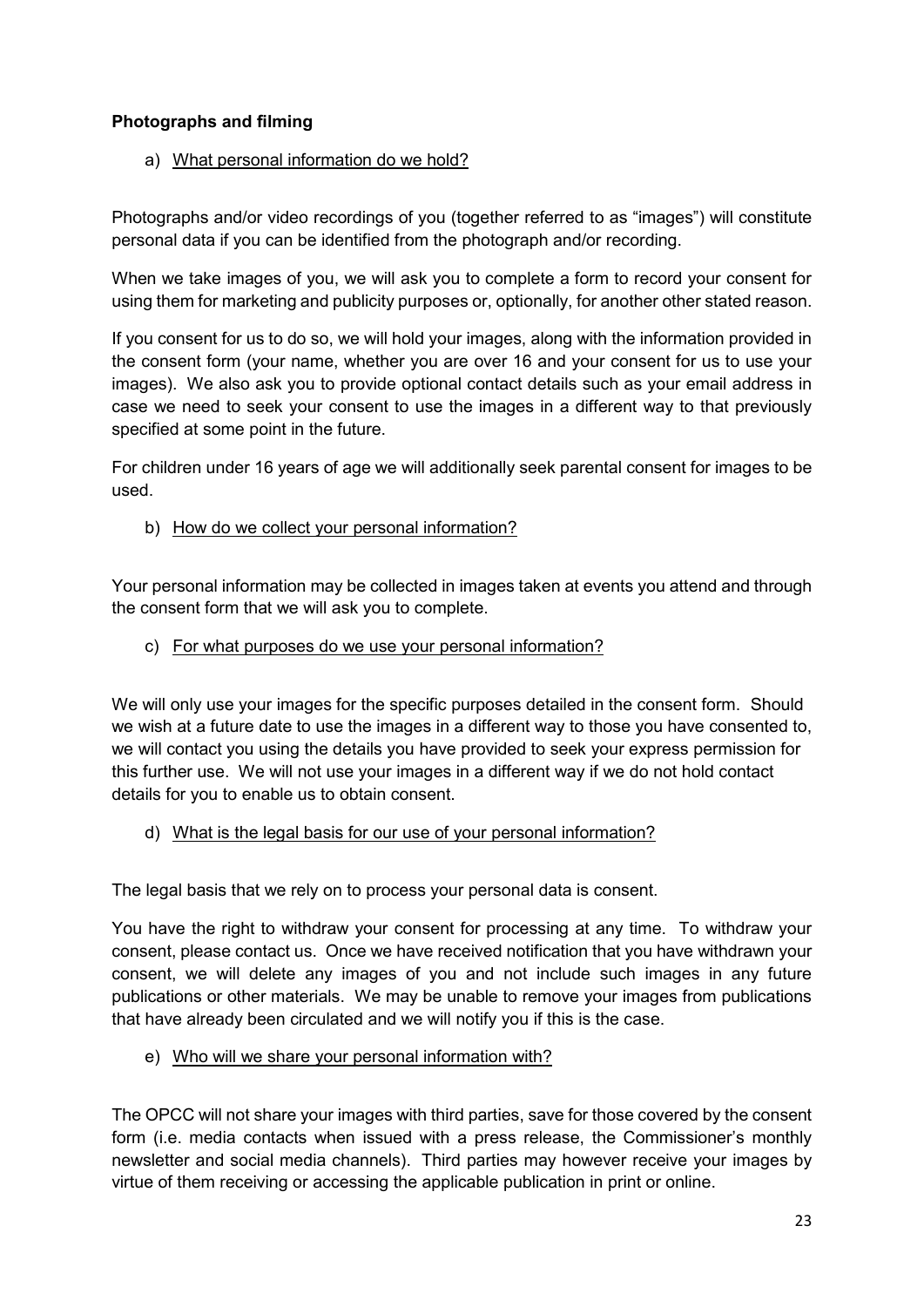## f) How long will we keep your personal information?

We generally retain your images for no longer than four years from the date the photograph or recording is taken. However, if your image has been included in a publication or online, it may remain in circulation or accessible online indefinitely. If we intend to use your image more than four years after the date the photograph or recording is taken we will contact you to obtain your consent. Unless we receive your renewed consent, we will delete your images as well as your contact details after four years.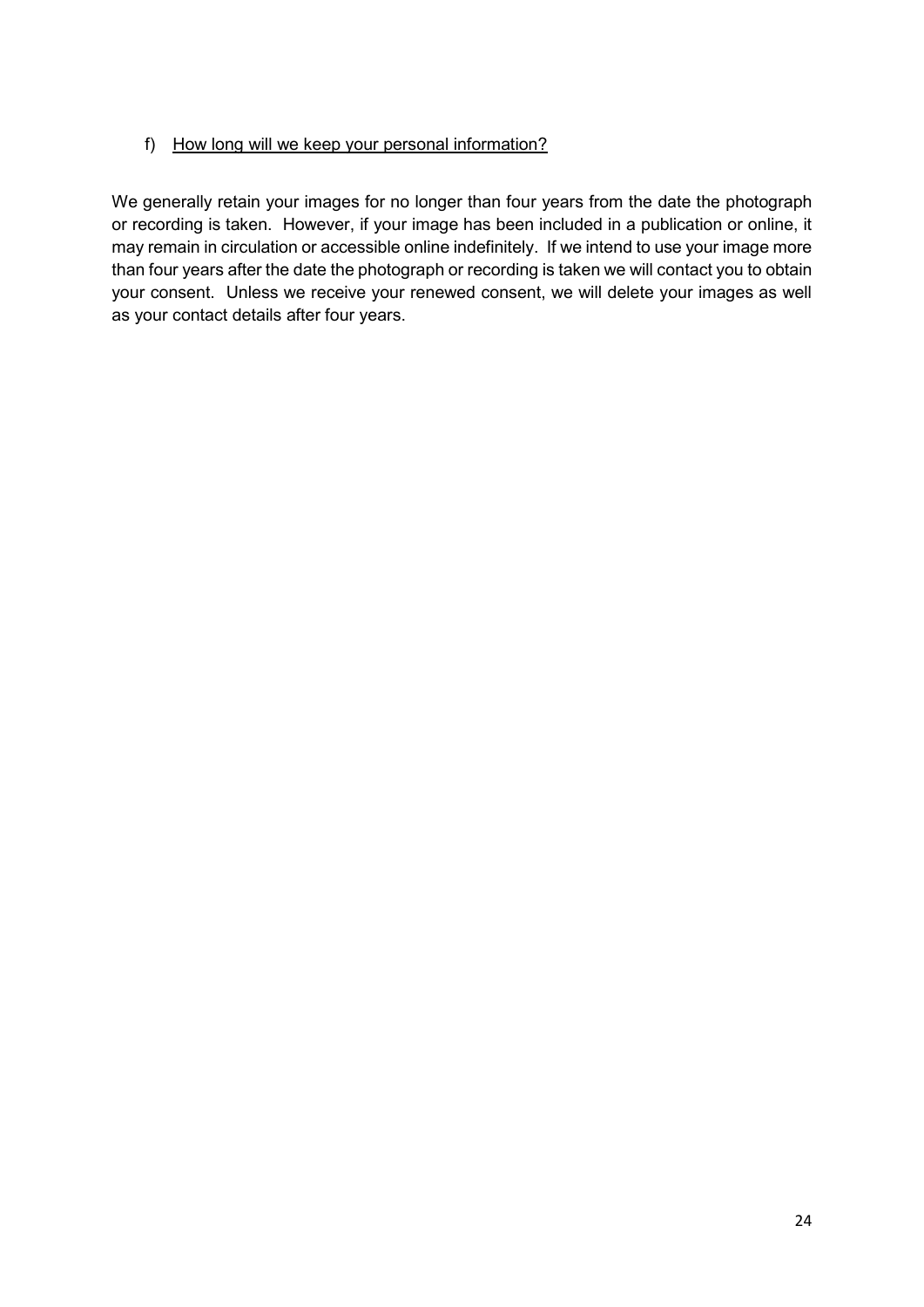## **Visiting the office**

## a) What personal information do we hold?

We meet visitors at our office, including:

- dignitaries;
- members of the public by prior appointment;
- journalists;
- external training providers:
- $\bullet$  job applicants;
- suppliers and tradespeople; and
- stakeholders and key partners.

We may retain the name of visitors and details of the organisations they represent. On diary entries we may additionally record details of topics to be discussed at the meeting and/or any relevant supporting information provided.

## b) How do we collect your information?

We ask all visitors to sign in and out at reception. We may also keep a record of preplanned appointments in the electronic diary of the relevant staff member(s) being visited.

#### c) For what purposes do we use your personal information?

We gather this information for security and for fire safety purposes and to enable efficient functioning of the office.

## d) What is the legal basis for our use of your personal information?

The legal basis we rely on to process your personal data is article 6(1)(f) of the GDPR, which allows us to process personal data when it is necessary for the purposes of our legitimate interests.

#### e) Who will we share your personal information with?

We will not share this information with any third parties.

f) How long will we keep your personal information?

For information about how long we hold personal data, see our retention schedule.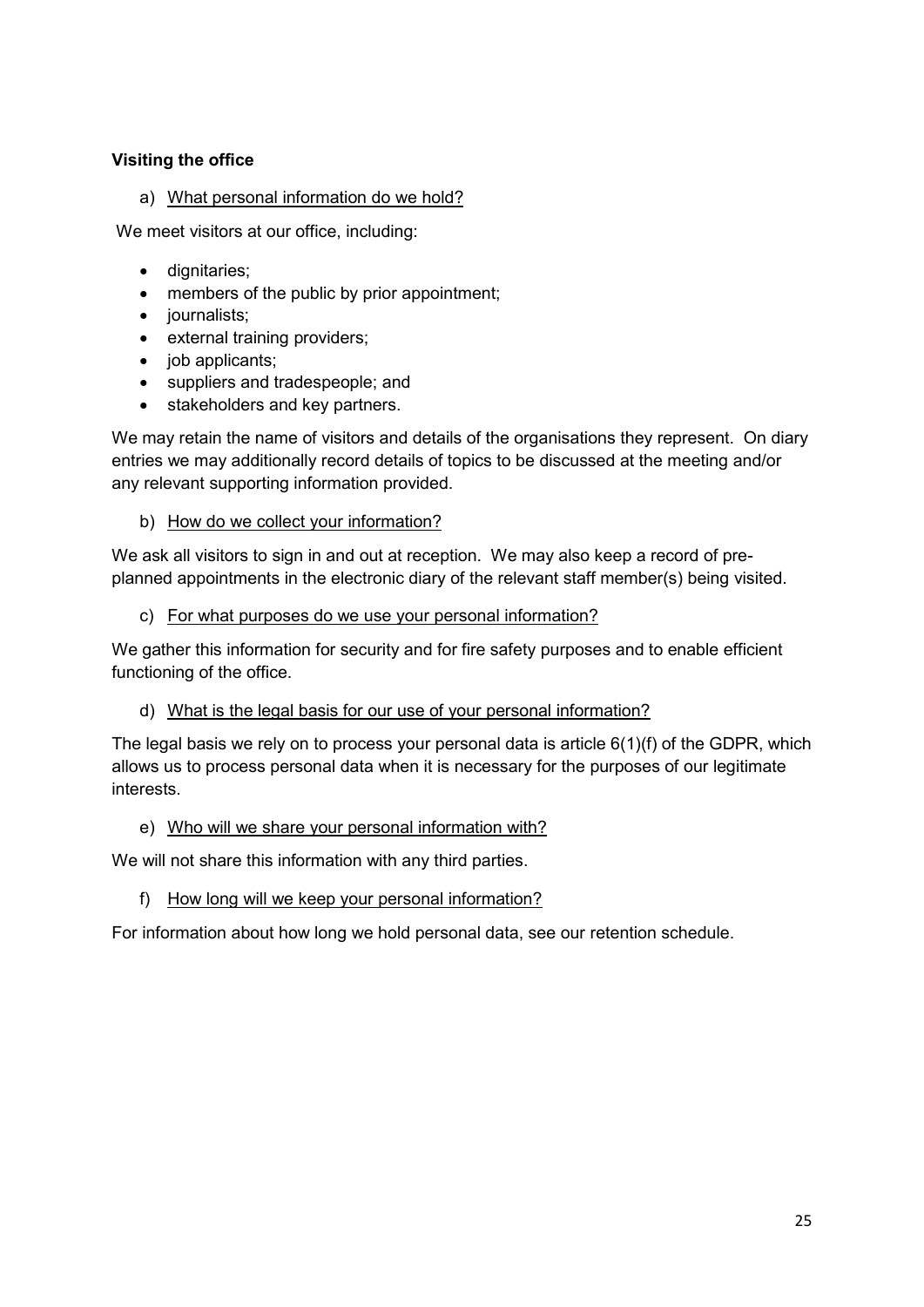## **Applying for a job or volunteer role**

a) What personal information do we hold?

If you apply for a job or volunteering opportunity with us we will ask you to complete an application form, which includes a separate equal opportunities monitoring form. We may collect the following information on the application and equal opportunities forms:

- **Identity data**  name.
- **Contact details data** address, email address, telephone number.
- **Medical data** sickness absence, disabilities or reasonable adjustments required.
- **Equal opportunities data** racial or ethnic origin, mental and physical health, political beliefs, religious beliefs, trade union affiliation, genetic data and data concerning sexual life or orientation.

*Please note that you do not have to provide this information and it will not affect your application. We will not make the information available to any staff outside our recruitment team, including hiring managers, in a way that can identify you. Any information you provide will be used to produce and monitor equal opportunities statistics.*

**Criminal offence data** - details of criminal convictions, arrests and cautions.

If you are applying for an OPCC staff role or the Chief Constable role, if successful, you will be asked to complete a medical questionnaire. This will include:

 **Medical data** - medical history, details of medication/treatment received, sickness absence, disabilities.

If your application is successful and you receive a conditional offer, it is a requirement that all staff are police vetted. The police vetting form has a separate Privacy Notice setting out how your personal data will be processed.

b) How do we collect your personal information?

We will collect the above information from the information you provide on your application form and any correspondence with you in relation to your application.

c) For what purposes do we use your personal information?

Our purpose for processing this information is to assess your suitability for a role you have applied for.

d) What is the legal basis for our use of your personal information?

If you are applying for a job with the OPCC (excluding the Chief Constable role), the legal basis we rely on for processing your personal data is that it is necessary to perform a contract or to take steps at your request before entering a contract.

If you are applying for a volunteering opportunity with the OPCC, the legal basis we rely on for processing your personal data is legitimate interests.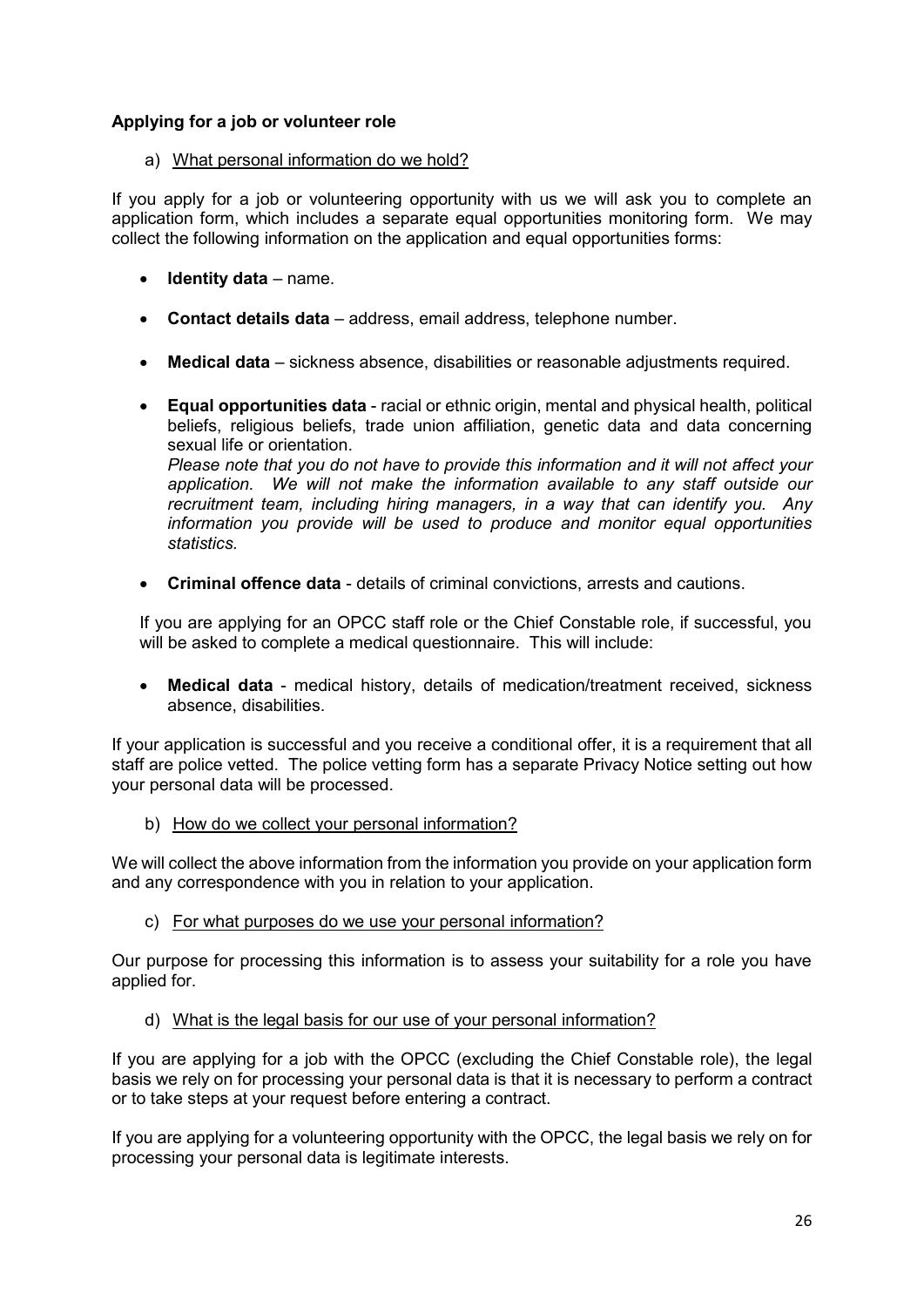If you are applying for the role of Chief Constable, the legal basis on which we process the above information is in the exercise of our official authority and/or in performance of a task in the public interest. The PCC's specific duty can be found within the Police Reform and Social Responsibility Act 2011.

#### e) On what basis do we use special category data?

The OPCC may sometimes process data about you which is sensitive, known as special category data (as detailed above).

Special category data requires higher levels of protection and we have to have a further justification for collecting, storing and using this type of personal data.

The legal basis we rely on to process any information you provide as part of your application which is special category data, such as health, religious or ethnic information is article 9(2)(b) of the GDPR, which also relates to our obligations in employment and the safeguarding of your fundamental rights and article 9(2)(h) for assessing your work capacity as an employee. Schedule 1 part 1(1) and (2)(a) and (b) of the DPA 2018 also which relates to processing for employment, the assessment of your working capacity and preventative or occupational medicine.

## f) On what basis do we use information about criminal convictions?

Information about criminal conviction requires higher levels of protection and we need to have a further justification for collecting, storing and using this type of personal data.

We will only process this type of data during the course of evaluating your application on the basis that should an offer of employment be made, successful police vetting will be required to gain access to police information, equipment, infrastructure and people assets.

The legal basis we rely on to process any information about your criminal convictions obtained when you apply for a job is Schedule 1 part 1 (1) of the DPA 2018 which relates to processing for employment purposes and the assessment of your working capacity.

#### g) Who will we share your personal information with?

We may share your personal information with the following parties:

- Warwickshire Police HR team (as the OPCC uses the services of the HR team for processing applications).
- Warwickshire Police Vetting Unit (for processing the police vetting form).

In relation to the appointment of the Chief Constable and senior OPCC post holders, we may also share your personal information with the following parties:

- Home Secretary (Chief Constable only).
- Police and Crime Panel (as they have a statutory role in relation to the review of senior appointments).
- College of Policing (if we use their services to aid the recruitment process).
- Independent interview panel members (as notified to you in advance).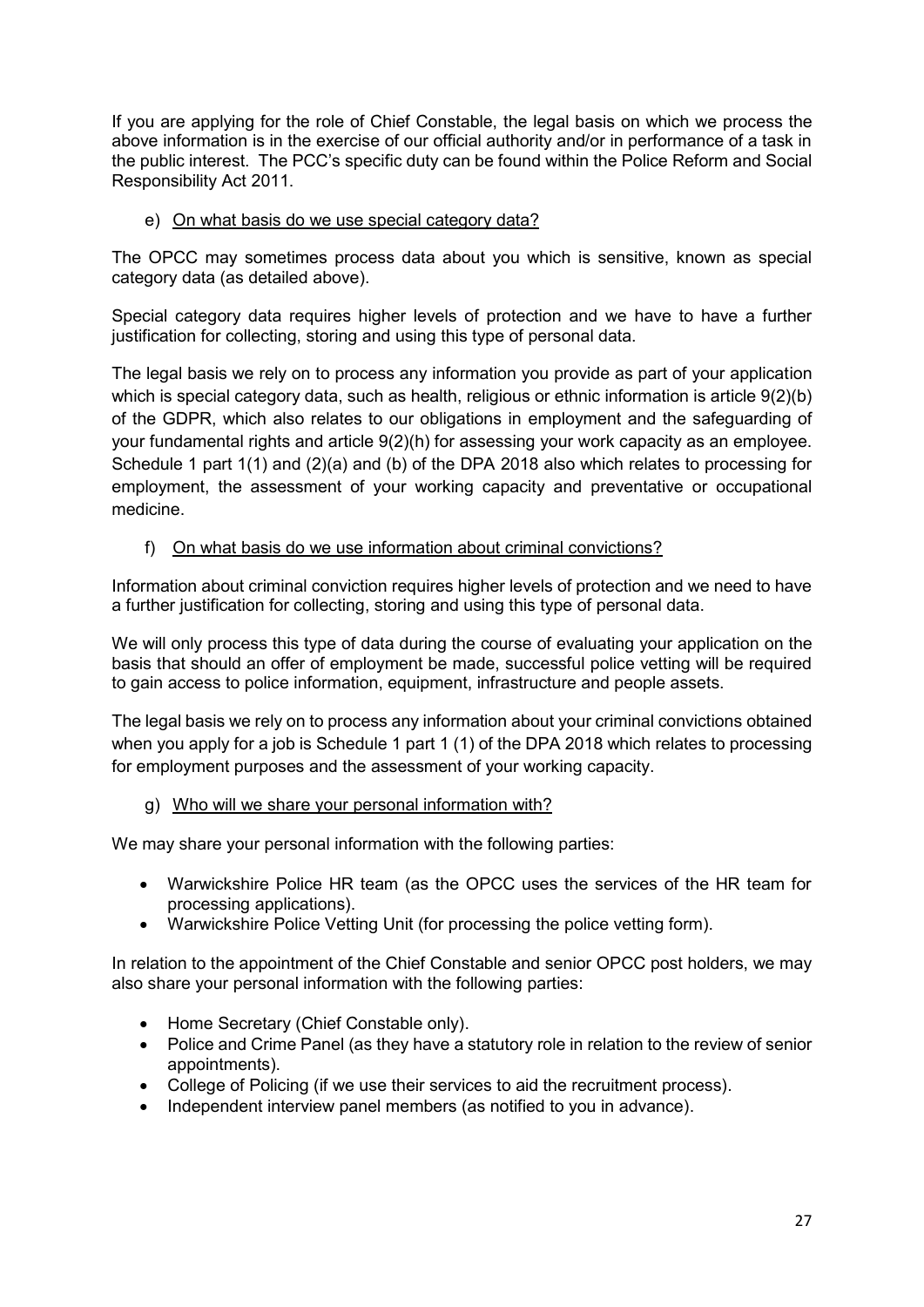#### h) How long will we keep your personal information?

For information about how long we hold personal data, see our retention schedule.

## **4. FAILURE TO PROVIDE PERSONAL DATA**

If you fail to provide certain information when requested we may be prevented from complying with our statutory functions (such as complaint handling) and we may be unable to respond adequately or provide the right assistance.

In circumstances where we rely on you consent to process your personal data (such as signing up to receive our newsletter) you are not obliged to provide us with your personal information.

## **5. SHARING YOUR PERSONAL DATA**

The identity of any third parties with whom we may share your personal data is set out in each specific circumstance of data collection detailed above.

The OPCC may also share your data with some or all of the following (but only where necessary):

- Other public sector bodies the OPCC works with, for example, Warwickshire Police or Warwickshire County Council.
- OPCC agents, suppliers and contractors. For example, the OPCC may ask a commercial provider to publish or distribute newsletters on the OPCC's behalf or to maintain database software.
- On occasion, local authorities or not for profit bodies with which the OPCC is carrying out joint ventures, e.g. in relation to facilities or events for the community.

These third parties have an obligation to put in place appropriate security measures and will be responsible to you directly for the manner in which they process and protect personal data.

#### **6. HOW LONG IS PERSONAL DATA RETAINED?**

The length of time that we keep personal data depends upon our reasons for collecting it. Details of our retention periods for specific circumstances are set out in our Retention Policy.

Please note that we have certain statutory obligations to retain some data in connection with our statutory obligations as a public authority.

We may also retain data in order to defend or pursue claims. In some cases the law imposes a time limit for such claims (for example 3 years for personal injury claims or 6 years for contract claims). The OPCC will retain some personal data for this purpose as long as it is believed to be necessary to be able to defend or pursue a claim. In general, the OPCC will endeavour to keep data only for as long as it is required. This means that it will be deleted when it is no longer needed.

## **7. YOUR RIGHTS**

There are a number of rights in relation to your personal data as outlined below. When you seek to exercise any of your rights the OPCC may require a consent form to be completed and identification may be required. Details can be found on the [OPCC website.](https://www.warwickshire-pcc.gov.uk/)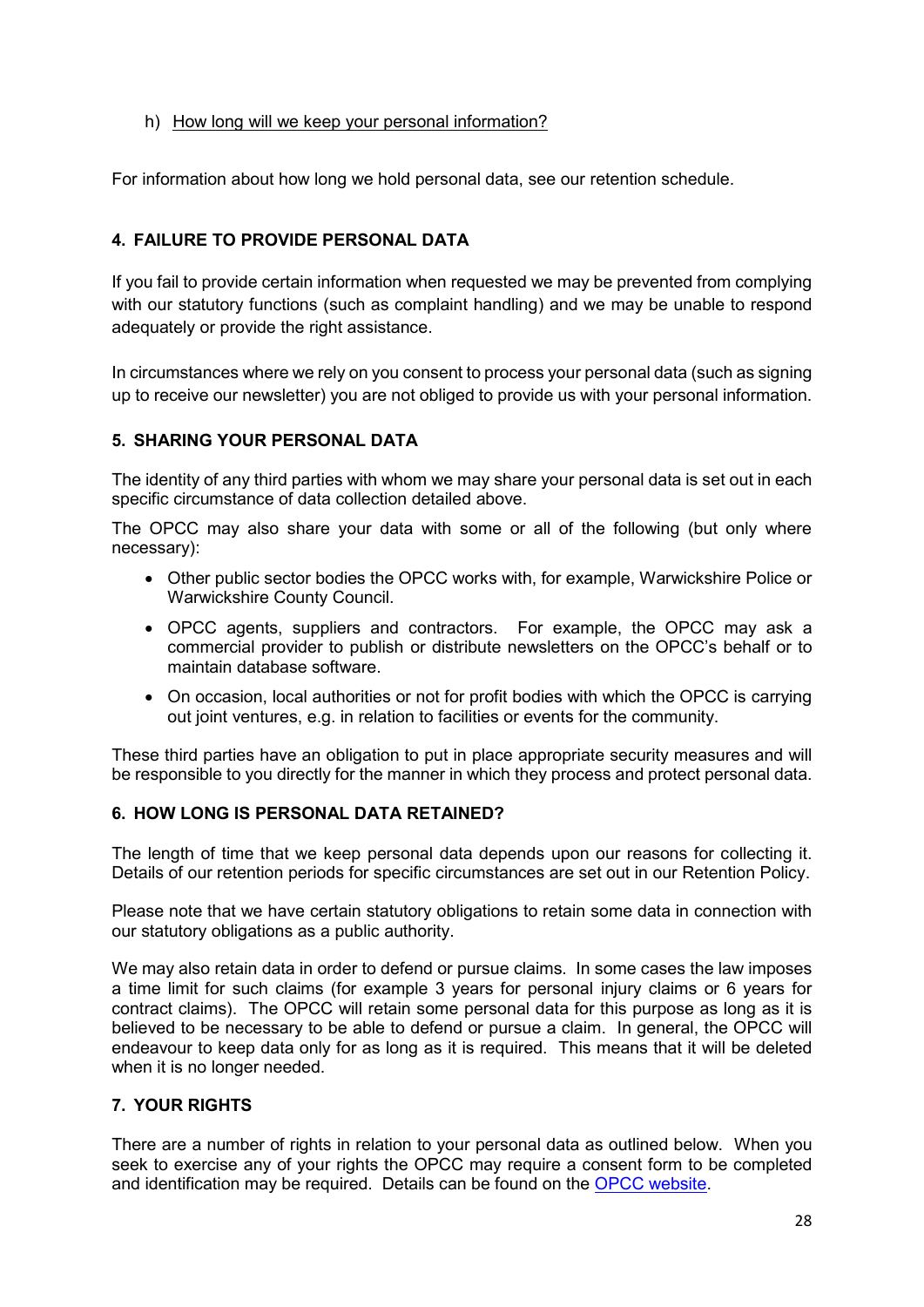You have the following rights with respect to your personal data:

#### **1) The right to access personal data we hold about you**

At any point you can contact the OPCC to request the personal data held about you as well as why the OPCC has that personal data, who has access to the personal data and where the personal data was obtained from. Once your request has been received it will be responded to within one calendar month.

There are no fees or charges for the first request but additional requests for the same personal data or requests which are manifestly unfounded or excessive may be subject to an administrative fee.

#### **2) The right to correct and update the personal data we hold on you**

If the personal data we hold is out of date, incomplete or incorrect, you can inform the OPCC and your data will be updated.

#### **3) The right to have your personal data erased**

If you feel that the OPCC should no longer be using your personal data or that the OPCC is unlawfully using your personal data, you can request that the OPCC erase the personal data it holds.

When your request is received, the OPCC will confirm whether the personal data has been deleted or the reason why it cannot be deleted (for example because it is required to be kept to comply with a legal obligation).

#### **4) The right to object to processing of your personal data or to restrict it to certain purposes only**

You have the right to request that the OPCC stop processing your personal data or ask for the OPCC to restrict processing. Upon receiving the request the OPCC will contact you and let you know if the organisation is able to comply or if the OPCC has a lawful reason to continue to process your data.

#### **5) The right to data portability**

In some limited circumstances you may have the right to request that the OPCC transfer some of your data to another organisation. The OPCC will comply with your request, where it is feasible to do so, within one calendar month of receipt of your request.

#### **6) The right to withdraw your consent to the processing at any time for any processing of data to which consent was obtained**

If the lawful basis on which we process your data is based on your consent (for example, sending our newsletter to you), you can withdraw your consent easily at any time by contacting us via telephone, email, or by post using the details at the end of this Privacy Notice. You can also unsubscribe from our mailing list by clicking the "unsubscribe" button at the foot of the emails you have received.

# **7) The right to lodge a complaint with the Information Commissioner's Office**

You have the right to complain to the Information Commissioner's Office if you are dissatisfied with how your personal data is or has been used.

You can contact the Information Commissioner's Office using the following contact details:

Address: Information Commissioner's Office, Wycliffe House, Water Lane, Wilmslow, Cheshire SK9 5AF

E-mail<https://ico.org.uk/global/contact-us/email>

Tel: 0303 123 1113